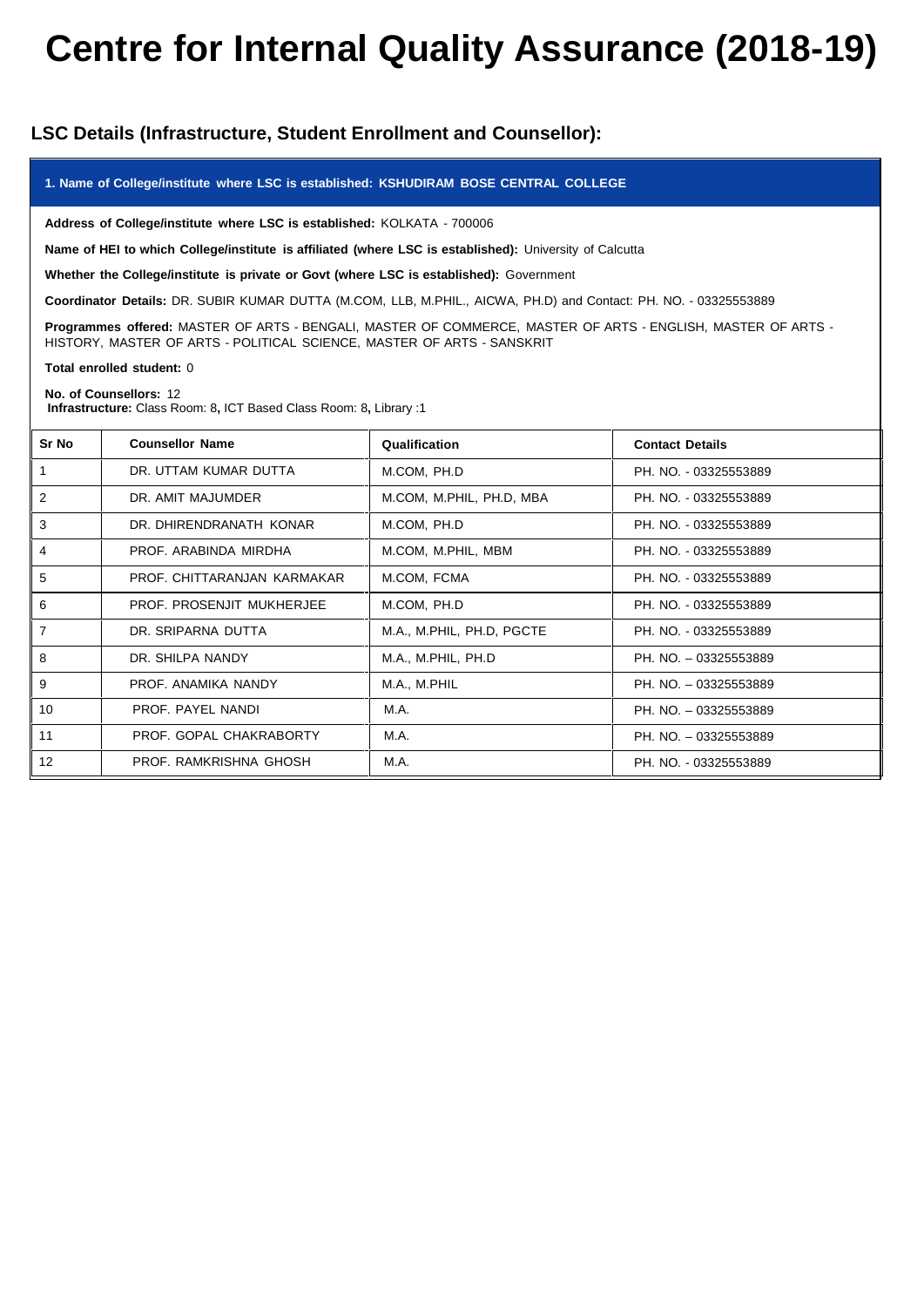**Address of College/institute where LSC is established:** KOLKATA - 700033

**Name of HEI to which College/institute is affiliated (where LSC isestablished):** University of Calcutta

**Whether the College/institute is private or Govt (where LSC isestablished):** Government

**Coordinator Details:** DR. PANKAJ KUMAR ROY (M.COM, PH.D.) and Contact: PH. NO.- 03324174622

**Programmes offered:** MASTER OF ARTS - BENGALI, MASTER OF COMMERCE, MASTER OF ARTS - ENGLISH, MASTER OF ARTS - HISTORY, MASTER OF ARTS - POLITICAL SCIENCE, MASTER OF ARTS - SANSKRIT, MASTER OF SCIENCE - ENVIRONMENTAL SCIENCE, MASTER OF SCIENCE - PHYSICS

## **Total enrolled student:** 106

## **No. of Counsellors:** 31

**Infrastructure**: Class Room: 10, ICT Based Class Room: 10, Library: 1, Laboratory: 4

| Sr No        | <b>Counsellor Name</b>  | Qualification                                               | <b>Contact Details</b> |
|--------------|-------------------------|-------------------------------------------------------------|------------------------|
| $\mathbf{1}$ | CHANDANA MAJUMDER       | M.A., M.PHIL, B.ED, PH.D                                    | PH. NO.- 03324174622   |
| 2            | RIA DHOLE               | M.A., M.PHIL                                                | PH. NO.- 03324174622   |
| 3            | ARYA GHOSH              | M.A., M.PHIL                                                | PH. NO.- 03324174622   |
| 4            | SHREECHANDAN BISWAS     | M.A, (NET)                                                  | PH. NO.- 03324174622   |
| 5            | ADITI RUDRA             | M.A., B.ED                                                  | PH. NO. 03324174622    |
| 6            | TRIPURARI BAKSHI        | M.A.                                                        | PH. NO. - 03324174622  |
| 7            | PARAMITA BANDOPADHYAY   | M.A., M.PHIL                                                | PH. NO.- 03324174622   |
| 8            | DR. BANIBRATA GOSWAMI   | M.A., M.PHIL, PH.D                                          | PH. NO.- 03324174622   |
| 9            | DR. PURIPRIYA KUNDU     | M.A., PH.D, FAS                                             | PH. NO.- 03324174622   |
| 10           | MANIK LAL BHATTACHARYA  | M.A., SMRITITIRTHA-JYOTISHRATNA                             | PH. NO.- 03324174622   |
| 11           | DR. DEBIKA BHATTACHARYA | M.A., PH.D                                                  | PH. NO.- 03324174622   |
| 12           | SWAPNA ROY CHOWDHURY    | M.A., B.ED                                                  | PH. NO.- 03324174622   |
| 13           | SHAHWATI CHAKRABORTY    | M.A.                                                        | PH. NO. 03324174622    |
| 14           | <b>JIGME WANGDI</b>     | M.A., M.PHIL                                                | PH. NO. - 03324174622  |
| 15           | KEYA BANERJEE           | M.A., PH.D                                                  | PH. NO. 03324174622    |
| 16           | SAYAN CHOUDHURY         | M.A.                                                        | PH. NO.- 03324174622   |
| 17           | TAPAN CHATTERJEE        | M.A.                                                        | PH. NO.- 03324174622   |
| 18           | SUKLA ROYCHOWDHURY      | M.A., B.ED, PH.D                                            | PH. NO.- 03324174622   |
| 19           | <b>MOUSUMI NANDI</b>    | M.A., M.PHIL                                                | PH. NO.- 03324174622   |
| 20           | DR. PANKAJ KUMAR ROY    | M.COM, PH.D (MANAGEMENT)                                    | PH. NO.- 03324174622   |
| 21           | JAYANTA NATH KUNDU      | M.COM, M.PHIL                                               | PH. NO.- 03324174622   |
| 22           | DR. MAHANANDA KAJILAL   | M.SC., M.PHIL, PH.D                                         | PH. NO.- 03324174622   |
| 23           | SUDIPTA GHOSH           | M.SC., M.PHIL                                               | PH. NO.- 03324174622   |
| 24           | <b>KAUSUV DAS</b>       | M.SC., M.TECH                                               | PH. NO. - 03324174622  |
| 25           | <b>ADITI DAS</b>        | M.SC.                                                       | PH. NO.- 03324174622   |
| 26           | JOYDIP SENGUPTA         | M.SC., PH.D                                                 | PH. NO. 03324174622    |
| 27           | SWAGATA DEY             | M.SC., PH.D (PURSUING)                                      | PH. NO. 03324174622    |
| 28           | JHUMA BANDOPADHYAY      | M.SC., PH.D                                                 | PH. NO. 03324174622    |
| 29           | RAJRUPA GHOSH           | M.SC., M.PHIL, PH.D                                         | PH. NO.- 03324174622   |
| 30           | SOMNATH BANERJEE        | PG DIPLOMA IN ENVIRONMENT<br>MANAGEMENT, B.SC. IN CHEMISTRY | PH. NO. - 03324174622  |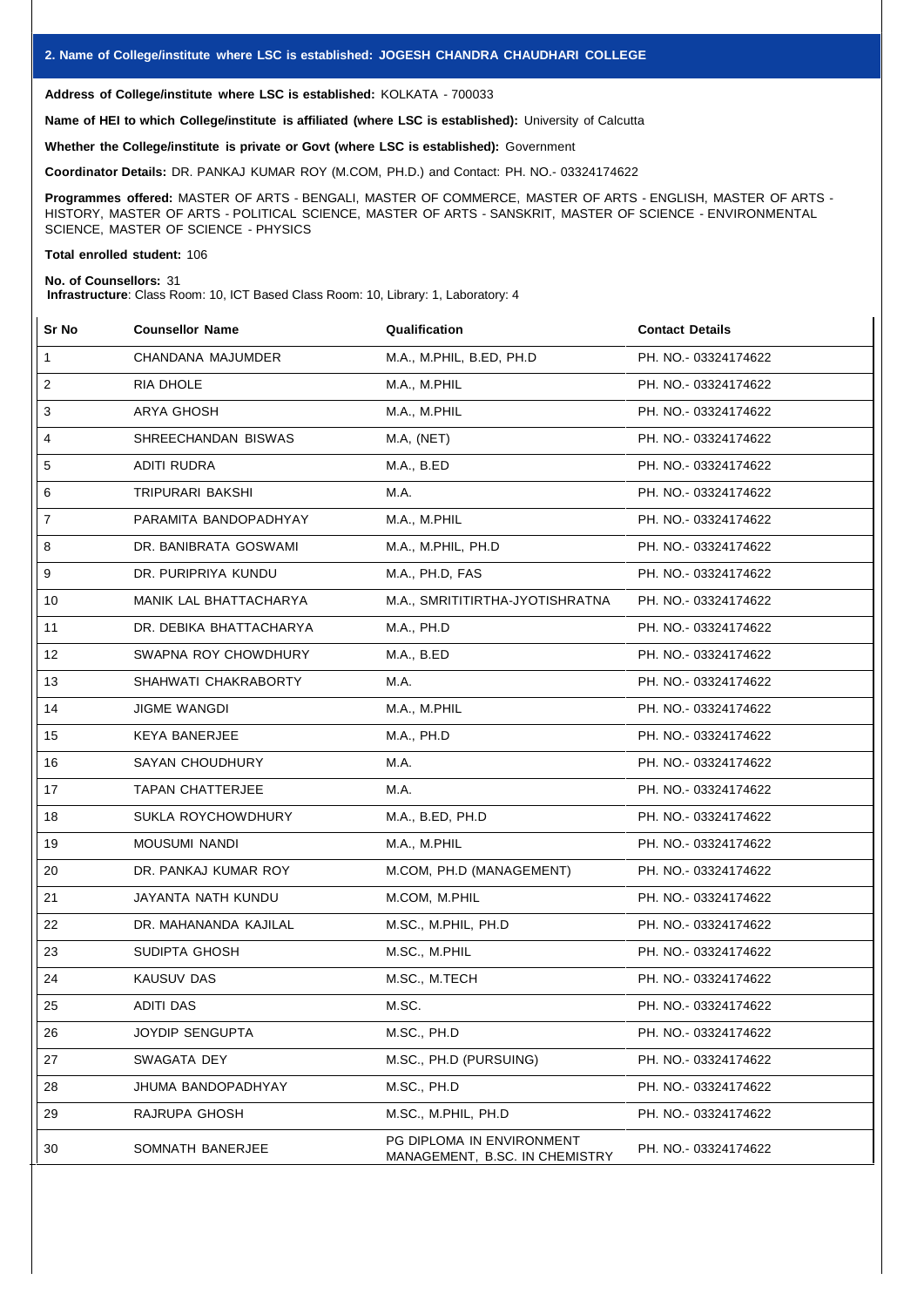# **3. Name of College/institute where LSC isestablished: VIVEKANANDA COLLEGE**

**Address of College/institute where LSC isestablished:** EAST UDAYRAJPUR, MADHYAMGRAM, KOLKATA - 700129

**Name of HEI to which College/institute is affiliated (where LSC is established):** West Bengal State University

**Whether the College/institute is private or Govt (where LSC is established):** Government

**Coordinator Details:** DR. CHANDAN KUMAR CHAKRABORTY (M.A., PH.D) and Contact: PH.NO. - 9830278374

**Programmes offered:** , MASTER OF ARTS - BENGALI, MASTER OF ARTS - ENGLISH, MASTER OF ARTS - HISTORY, MASTER OF ARTS - POLITICAL SCIENCE, MASTER OF ARTS - SANSKRIT

**Total enrolled student:** 12 **No. of Counsellors:** 21

**Infrastructure:** Class Room: 7, ICT Based Class Room: 7, Library: 1

| Sr No           | <b>Counsellor Name</b>        | Qualification | <b>Contact Details</b> |
|-----------------|-------------------------------|---------------|------------------------|
| $\mathbf{1}$    | DR. SOMA BHADRA (ROY)         | M.A., PH.D    | PH.NO. - 9830278374    |
| $\overline{2}$  | SAHINI CHAKRABORTY            | M.A.          | PH.NO. - 9830278374    |
| 3               | ANIMESH GOLDER                | M.A.          | PH.NO. - 9830278374    |
| 4               | <b>IMRAN ALI MUSAFIR</b>      | M.A.          | PH.NO. - 9830278374    |
| 5               | DR. BALAI CHANDRA BARUI       | M.A., PH.D    | PH.NO. - 9830278374    |
| 6               | <b>SUMANA BARUI</b>           | M.A.          | PH.NO. - 9830278374    |
| 7               | SANDIPAN SIDDHANTA            | M.A.          | PH.NO. - 9830278374    |
| $\overline{8}$  | SUBHANKAR ROY                 | M.A.          | PH.NO. - 9830278374    |
| $\overline{9}$  | NAMRATA DEY ROY               | M.A.          | PH.NO. - 9830278374    |
| 10              | SUBHOJIT SINGH                | M.A.          | PH.NO. - 9830278374    |
| 11              | PRANAMITA ROY                 | M.A.          | PH.NO. - 9830278374    |
| 12              | <b>BIPLAB DAS</b>             | M.A.          | PH.NO. - 9830278374    |
| 13              | SK. SAGIR ALI                 | M.A.          | PH.NO. - 9830278374    |
| 14              | SHIBASHISH JANA               | M.A.          | PH.NO. - 9830278374    |
| 15              | <b>DEBASISH BISWAS</b>        | M.A.          | PH.NO. - 9830278374    |
| 16              | SUMITA CHAKRABORTY            | M.A., M.PHIL  | PH.NO. - 9830278374    |
| 17              | JOYDEB SARKAR                 | M.A.          | PH.NO. - 9830278374    |
| $\overline{18}$ | <b>MUKUL BASU</b>             | M.A.          | PH.NO. - 9830278374    |
| 19              | DR. RABINDRANATH BHATTACHARYA | M.A., PH.D    | PH.NO. - 9830278374    |
| 20              | ARGHADIP ROY                  | M.A.          | PH.NO. - 9830278374    |
| 21              | <b>DEBAYAN BANERJEE</b>       | M.A.          | PH.NO. - 9830278374    |

#### **4. Name of College/institute where LSC isestablished: SHYAMPUR SIDDHESWAR MAHAVIDYALAYA**

**Address of College/institute where LSC isestablished:** HOWRAH, PIN - 711321

**Name of HEI to which College/institute is affiliated (where LSC is established):** CALCUTTA UNIVERSITY

**Whether the College/institute is private or Govt (where LSC is established):** Government

**Coordinator Details:** DR. SONTU KUMAR BOSE (M.A., PH.D.) and Contact: 03214261221

**Programmes offered:** MASTER OF ARTS - BENGALI, MASTER OF COMMERCE, MASTER OF ARTS - ENGLISH, MASTER OF ARTS - **HISTORY** 

#### **Total enrolled student:** 27 **No. of Counsellors:** 16

**Infrastructure:** Class Room: 6, ICT Based Class Room: 6, Library: 1

| <b>Sr No</b> | <b>Counsellor Name</b> | Qualification                               | <b>Contact Details</b> |
|--------------|------------------------|---------------------------------------------|------------------------|
|              | Dr. Ananda Gopal Gupta | Ph.D. (History, Rabindrabharati University, |                        |
|              |                        | 2015), M.Phil (In History, Calc             | 03214261221            |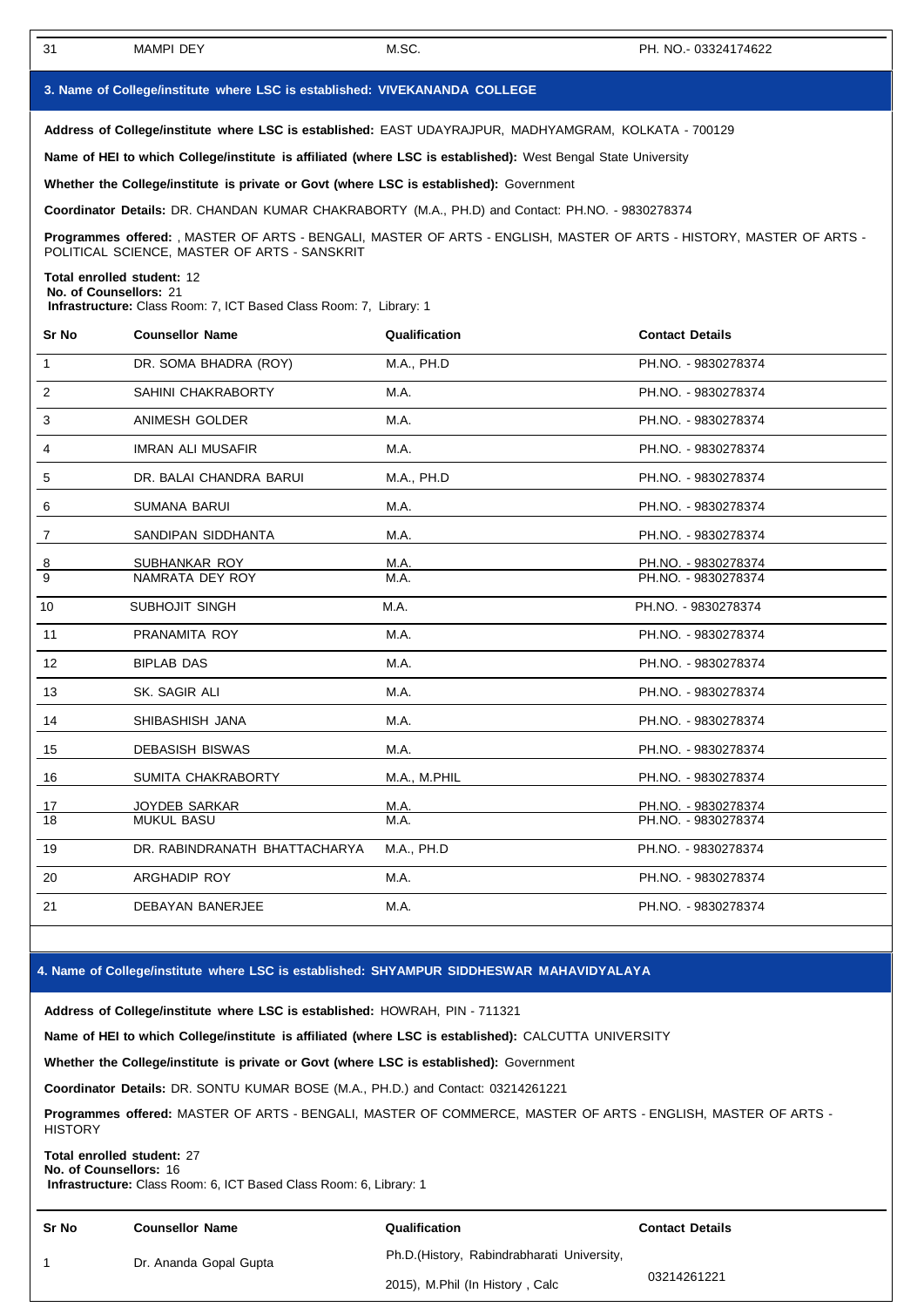| 2              | Animesh Manna         | M. A., M.Ed, M.Phil, SET(2014) | 03214261221 |
|----------------|-----------------------|--------------------------------|-------------|
| 3              | Prodip Paul           | M.A.                           | 03214261221 |
| 4              | Meghnad Mondal        | M.A.                           | 03214261221 |
| 5              | Sulata Maity          | M.A.                           | 03214261221 |
| 6              | Tusar Kanti Moinan    | M.A.                           | 03214261221 |
| $\overline{7}$ | Sudipa Sarkar         | M.A.                           | 03214261221 |
| 8              | Mau Dutta             | MA, SET(1997)                  | 03214261221 |
| 9              | Gobinda Prasad Barman | MA, NET(2000), B.Ed            | 03214261221 |
| 10             | Susanta Kumar Mandal  | MA, NET(2000)                  | 03214261221 |
| 11             | Rajarshi Mukherjee    | MA, NET (2000) SET (2001)      | 03214261221 |
| 12             | Prasenjit Sarkar      | MA, B.Ed. NET (year 2012)      | 03214261221 |
| 13             | Saikat Sundar Manna   | MA.                            | 03214261221 |
| 14             | Debkumar Ghoshal      | M.Com. NET in Year 2002        | 03214261221 |
| 15             | Abinash Palangdar     | M.Com., NET in YEAR 2012       | 03214261221 |
| 16             | Mrs. Annapurna Roy    | M.C.A                          | 03214261221 |
|                |                       |                                |             |

# **5. Name of College/institute where LSC isestablished: SEVA BHARATI MAHAVIDYALAYA**

**Address of College/institute where LSC isestablished:** KAPGARI, PASCHIM MEDINIPUR, PIN - 721505

**Name of HEI to which College/institute is affiliated (where LSC is established):** VIDYASAGAR UNIVERSITY

**Whether the College/institute is private or Govt (where LSC is established):** Government

**Coordinator Details:** DR. BINOD CHOUDHURY (M.P.ED., M.PHIL., PH.D) and Contact: 9903099501

**Programmes offered:** MASTER OF ARTS - BENGALI, MASTER OF COMMERCE, MASTER OF ARTS - SANSKRIT

**Total enrolled student:** 7 **No. of Counsellors:** 10

**Infrastructure:** Class Room: 5, ICT Based Class Room: 5, Library: 1

| Sr No | <b>Counsellor Name</b>   | Qualification              | <b>Contact Details</b> |
|-------|--------------------------|----------------------------|------------------------|
|       | Dr. Partha Pratim Nanda, | M.A., SLET, M.Phil., Ph.D. | 9903099501             |
| 2     | Mr. Saroj Kumar Pani     | M.A.                       | 9903099501             |
| 3     | Mr. Alok Patra           | M.A.                       | 9903099501             |
| 4     | Ms. Sujata Paria         | M.A                        | 9903099501             |
| 5     | Mr. Arup Kumar Pal       | M.A., B.Ed                 | 9903099501             |
| 6     | Mrs. Sonali Mukherjee,   | M.A., NET, M.Phil.         | 9903099501             |
|       | Ms. Dipanwita Das        | M.A                        | 9903099501             |
| 8     | Mr. Pradip Samanta       | M.A., B.Ed                 | 9903099501             |
| 9     | Mr. Amitava Pahari       | M.A., B.Ed                 | 9903099501             |
| 10    | Dr. Chitta Ranjan Pal    | M.Com., SLET, Ph.D         | 9903099501             |

# **6. Name of College/institute where LSC isestablished: MAHISHADAL GIRLS' COLLEGE**

**Address of College/institute where LSC isestablished:** RANGIBASAN, MAHISHADAL, PURBA MEDINIPUR, PIN - 721628

**Name of HEI to which College/institute is affiliated (where LSC is established):** VIDYASAGAR UNIVERSITY

**Whether the College/institute is private or Govt (where LSC is established):** Government

**Coordinator Details:** DR. UTPAL KUMAR UTTHASANI (M.COM, PH.D.) and Contact: 9434063854

**Programmes offered:** , MASTER OF ARTS - BENGALI, MASTER OF SCIENCE - ENVIRONMENTAL SCIENCE

**Total enrolled student:** 0 **No. of Counsellors:** 4

**Infrastructure:** Class Room: 4, ICT Based Class Room: 4, Library: 1, Laboratory: 2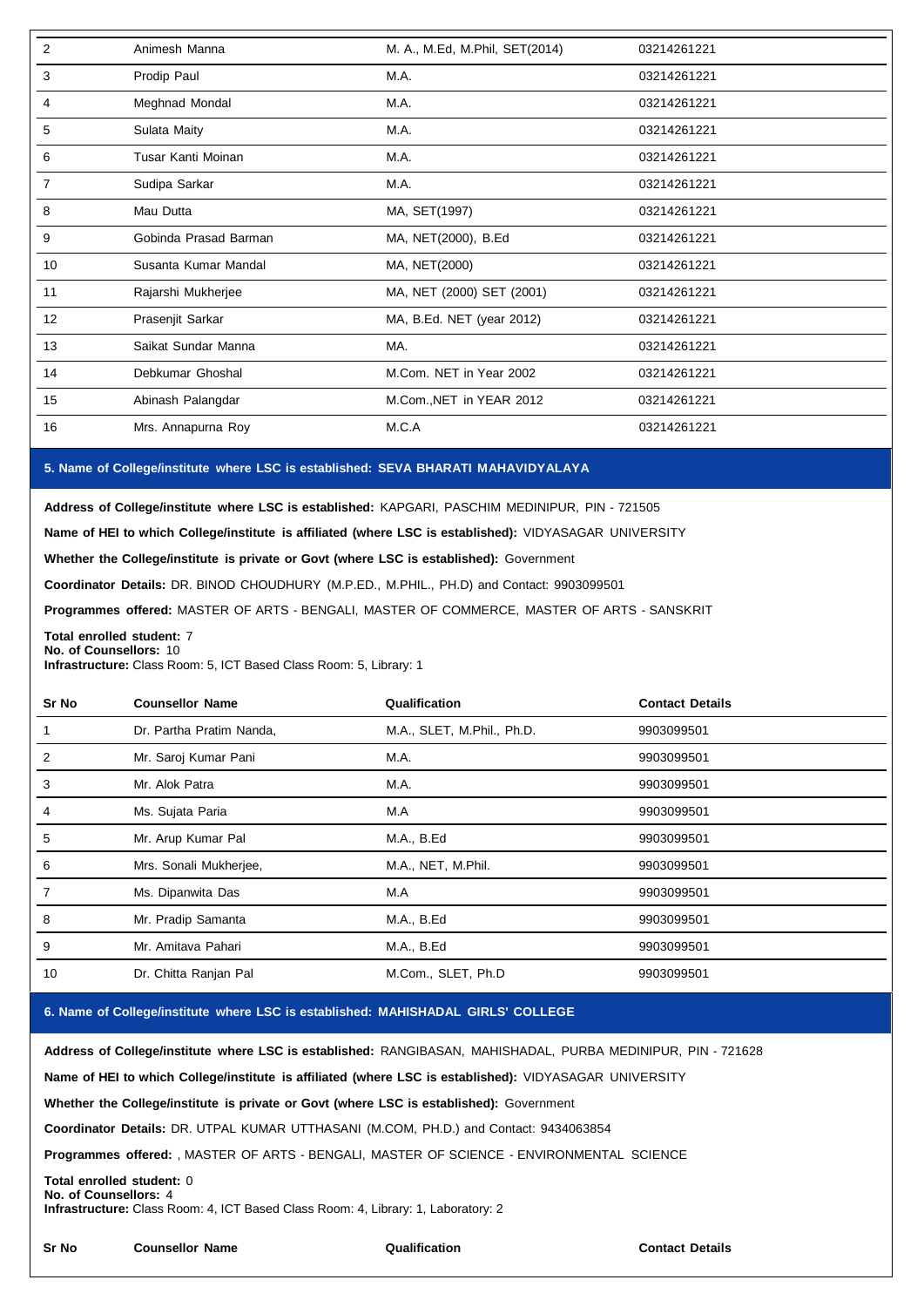| Prof. (Dr.) Paritosh Mahata | M.A., Ph.D    | 9434063854 |
|-----------------------------|---------------|------------|
| Mr. Goutam Sanbigrahi       | M.A., M.Phil. | 9434063854 |
| Prof. Nilotpal Jana         | M.A., Ph.D.   | 9434063854 |
| Mrs. Sipra Mandal           | M.A., B.Ed.   | 9434063854 |

## **7. Name of College/institute where LSC isestablished: RAMSADAY COLLEGE**

**Address of College/institute where LSC is established:** AMTA, HOWRAH PIN - 711401

**Name of HEI to which College/institute is affiliated (where LSC isestablished):** University of Calcutta

**Whether the College/institute is private or Govt (where LSC isestablished):** Government

**Coordinator Details:** DR. DEB KUMAR MUKHERJEE (M.SC., PH.D) and Contact: PH. NO. - 03214260251

**Programmes offered:** MASTER OF ARTS - BENGALI, MASTER OF COMMERCE, MASTER OF ARTS - ENGLISH, MASTER OF ARTS -

HISTORY, MASTER OF ARTS - POLITICAL SCIENCE, MASTER OF ARTS - SANSKRIT, MASTER OF SCIENCE - ENVIRONMENTAL SCIENCE

#### **Total enrolled student:** 80 **No. of Counsellors:** 68

**Infrastructure:** Class Room: 9, ICT Based Class Room: 9, Library: 1, Laboratory: 2

| Sr No        | <b>Counsellor Name</b>     | Qualification | <b>Contact Details</b> |
|--------------|----------------------------|---------------|------------------------|
| $\mathbf{1}$ | Dr. Kali Sankar Banerjee   | M.A., PH.D    | PH. NO. - 03214260251  |
| 2            | Dr. Birat Bairagya         | M.A., PH.D    | PH. NO. - 03214260251  |
| 3            | Prof.S.K.De                | M.A., PH.D    | PH. NO. - 03214260251  |
| 4            | Dr. T.K. Bar               | M.A., PH.D    | PH. NO. - 03214260251  |
| 5            | Prof. R. Karmakar          | M.A., PH.D    | PH. NO. - 03214260251  |
| 6            | Dr. Amitabha Bandyopadhyay | M.A., PH.D    | PH. NO. - 03214260251  |
| 7            | Dr. Saugata Chatterjee     | M.A., PH.D    | PH. NO. - 03214260251  |
| 8            | Prof. Barun Chakraborty    | M.A., PH.D    | PH. NO. - 03214260251  |
| 9            | Prof. Rafikul Islam        | M.A., PH.D    | PH. NO. - 03214260251  |
| 10           | Dr. Sourav Maity           | M.A., PH.D    | PH. NO. - 03214260251  |
| 11           | Prof. Mahini Mohan Sarddar | M.A., PH.D    | PH. NO. - 03214260251  |
| 12           | Prof. Nityananda Mondal    | M.A., PH.D    | PH. NO. - 03214260251  |
| 13           | Prof. Amit Kumar Ghosh     | M.A., PH.D    | PH. NO. - 03214260251  |
| 14           | Dr. Ramesh Chandra Sahoo   | M.A., PH.D    | PH. NO. - 03214260251  |
| 15           | Dr. Jayanta Kr. Dab        | M.A., PH.D    | PH. NO. - 03214260251  |
| 16           | Prof. Tuhin Kanti Das      | M.A., PH.D    | PH. NO. - 03214260251  |
| 17           | Prof. Sukdeb Das           | M.A., PH.D    | PH. NO. - 03214260251  |
| 18           | Prof. Modhumita Das        | M.A., PH.D    | PH. NO. - 03214260251  |
| 19           | Prof. Prasanta Kr. Sat     | M.A., PH.D    | PH. NO. - 03214260251  |
| 20           | Prof. Santunu Kumar Ghosal | M.A., PH.D    | PH. NO. - 03214260251  |
| 21           | Dr. Subhvendu Maiti        | M.A., PH.D    | PH. NO. - 03214260251  |
| 22           | Prof. Kiran Sankar Dutta   | M.COM, PH.D   | PH. NO. - 03214260251  |
| 23           | Prof. Nanda Dulal Hazra    | M.COM, PH.D   | PH. NO. - 03214260251  |
| 24           | Prof. Mrinal Maity         | M.COM, PH.D   | PH. NO. - 03214260251  |
| 25           | Mr. Sanatan Paul           | M.COM         | PH. NO. - 03214260251  |
| 26           | Prof. Bikash Mondal        | M.COM, PH.D   | PH. NO. - 03214260251  |
| 27           | Prof. Apu Manna            | M.COM, PH.D   | PH. NO. - 03214260251  |
| 28           | Dr. Hari Sankar Kundu      | M.A., PH.D    | PH. NO. - 03214260251  |
| 29           | Dr. Dora Arpana Mondal     | M.A., PH.D    | PH. NO. - 03214260251  |
| 30           | Smt. Nilanjana Sarkar      | M.A.          | PH. NO. - 03214260251  |
| 31           | Prof. Arjun Das            | M.A., PH.D    | PH. NO. - 03214260251  |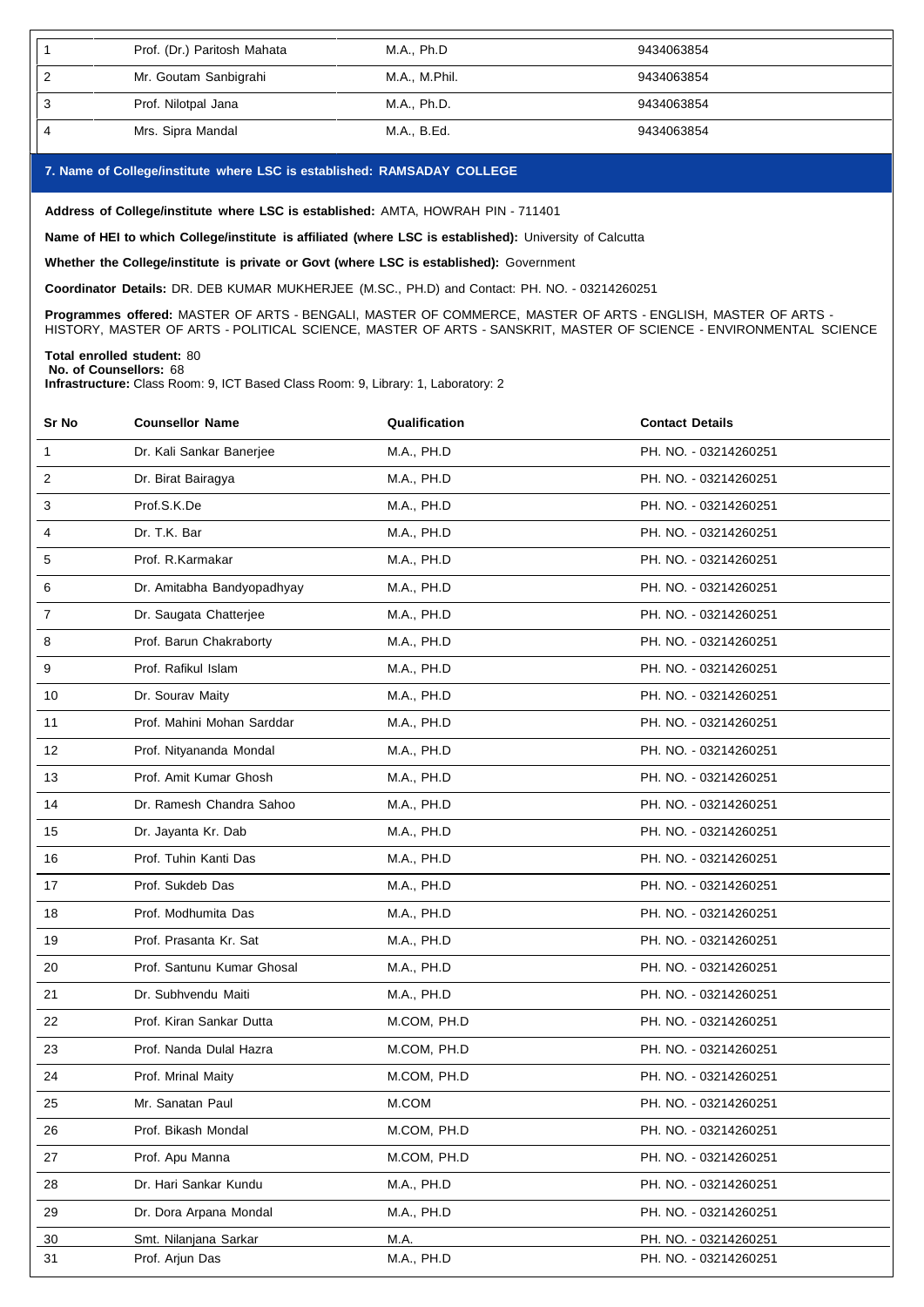| $\overline{32}$ | Prof. Mousumi Mullick        | M.A., PH.D  | PH. NO. - 03214260251 |
|-----------------|------------------------------|-------------|-----------------------|
| 33              | Smt. Madhurima Mullick       | M.A.        | PH. NO. - 03214260251 |
| 34              | Dr. Sunit Kr. Bera           | M.A., PH.D  | PH. NO. - 03214260251 |
| 35              | Dr. Deb Kumar Mukherjee      | M.SC., PH.D | PH. NO. - 03214260251 |
| 36              | Suparna Sadhukhan            | M.SC.       | PH. NO. - 03214260251 |
| 37              | Prof. Debmallya Biswas       | M.SC., PH.D | PH. NO. - 03214260251 |
| 38              | Dr. Subhrendu Maity          | M.SC., PH.D | PH. NO. - 03214260251 |
| 39              | Prof. Mita Sarkar            | M.SC., PH.D | PH. NO. - 03214260251 |
| 40              | Dr. Ajay Misra               | M.SC., PH.D | PH. NO. - 03214260251 |
| 41              | Prof. Amit Das               | M.SC., PH.D | PH. NO. - 03214260251 |
| 42              | Dr. Prabhat Kumar Saha       | M.A., PH.D  | PH. NO. - 03214260251 |
| 43              | Sujit Das                    | M.A.        | PH. NO. - 03214260251 |
| 44              | Dr. Ananda Gopal Gupta       | M.A., PH.D  | PH. NO. - 03214260251 |
| 45              | Dr. Tapan kumar Chatterjee   | M.A., PH.D  | PH. NO. - 03214260251 |
| 46              | Dr. Ranjit Sen               | M.A., PH.D  | PH. NO. - 03214260251 |
| 47              | Debasish Pal                 | M.A.        | PH. NO. - 03214260251 |
| 48              | Dr. Anjali Mondal            | M.A., PH.D  | PH. NO. - 03214260251 |
| 49              | Tushar Mainan                | M.A.        | PH. NO. - 03214260251 |
| 50              | Asif Jamal Laskar            | M.A.        | PH. NO. - 03214260251 |
| 51              | Prof. Sourav Maity           | M.A., PH.D  | PH. NO. - 03214260251 |
| 52              | Dr. Ratna Basu               | M.A., PH.D  | PH. NO. - 03214260251 |
| 53              | Dr. Dipankar Mukhopadhyay    | M.A., PH.D  | PH. NO. - 03214260251 |
| 54              | Prof. Somnath sarkar         | M.A., PH.D  | PH. NO. - 03214260251 |
| 55              | Prof. Debasish Ghosh         | M.A., PH.D  | PH. NO. - 03214260251 |
| 56              | Prof. Souvick Biswas         | M.A., PH.D  | PH. NO. - 03214260251 |
| 57              | Prof. Debanjan Das           | M.A., PH.D  | PH. NO. - 03214260251 |
| 58              | Prof. Tapas Pal              | M.A., PH.D  | PH. NO. - 03214260251 |
| 59              | Prof. Sovan Chakraborty      | M.A., PH.D  | PH. NO. - 03214260251 |
| 60              | Dr. Tripti Saha              | M.A., PH.D  | PH. NO. - 03214260251 |
| 61              | Prof. Suchismita Pahari      | M.A., PH.D  | PH. NO. - 03214260251 |
| 62              | Tamonash Chkraborty          | M.A.        | PH. NO. - 03214260251 |
| 63              | Prof. Somnath Chattopadhyaya | M.A., PH.D  | PH. NO. - 03214260251 |
| 64              | Prof. Sukumar Paul           | M.A., PH.D  | PH. NO. - 03214260251 |
| 65              | Prof. Kartick Ch. Khatuya    | M.A., PH.D  | PH. NO. - 03214260251 |
| 66              | Dr. Kali Sankar Banerjee     | M.A., PH.D  | PH. NO. - 03214260251 |
| 67              | Prof. Abinash Gayen          | M.A., PH.D  | PH. NO. - 03214260251 |
| 68              | Prof. Konika Jana            | M.A., PH.D  | PH. NO. - 03214260251 |

# **8. Name of College/institute where LSC isestablished: SALDIHA COLLEGE**

**Address of College/institute where LSC is established:** SALDIHA, BANKURA PIN - 722173

**Name of HEI to which College/institute is affiliated (where LSC isestablished):** UNIVERSITY OF BURDWAN

**Whether the College/institute is private or Govt (where LSC isestablished):** Government

**Coordinator Details:** DR. SHAIKH SIRAJUDDIN (M.A., PH.D) and Contact: 03242262224

**Programmes offered:** MASTER OF ARTS - BENGALI, MASTER OF ARTS - ENGLISH, MASTER OF ARTS - HISTORY, MASTER OF ARTS - SANSKRIT, MASTER OF SCIENCE - ENVIRONMENTAL SCIENCE

**Total enrolled student:** 0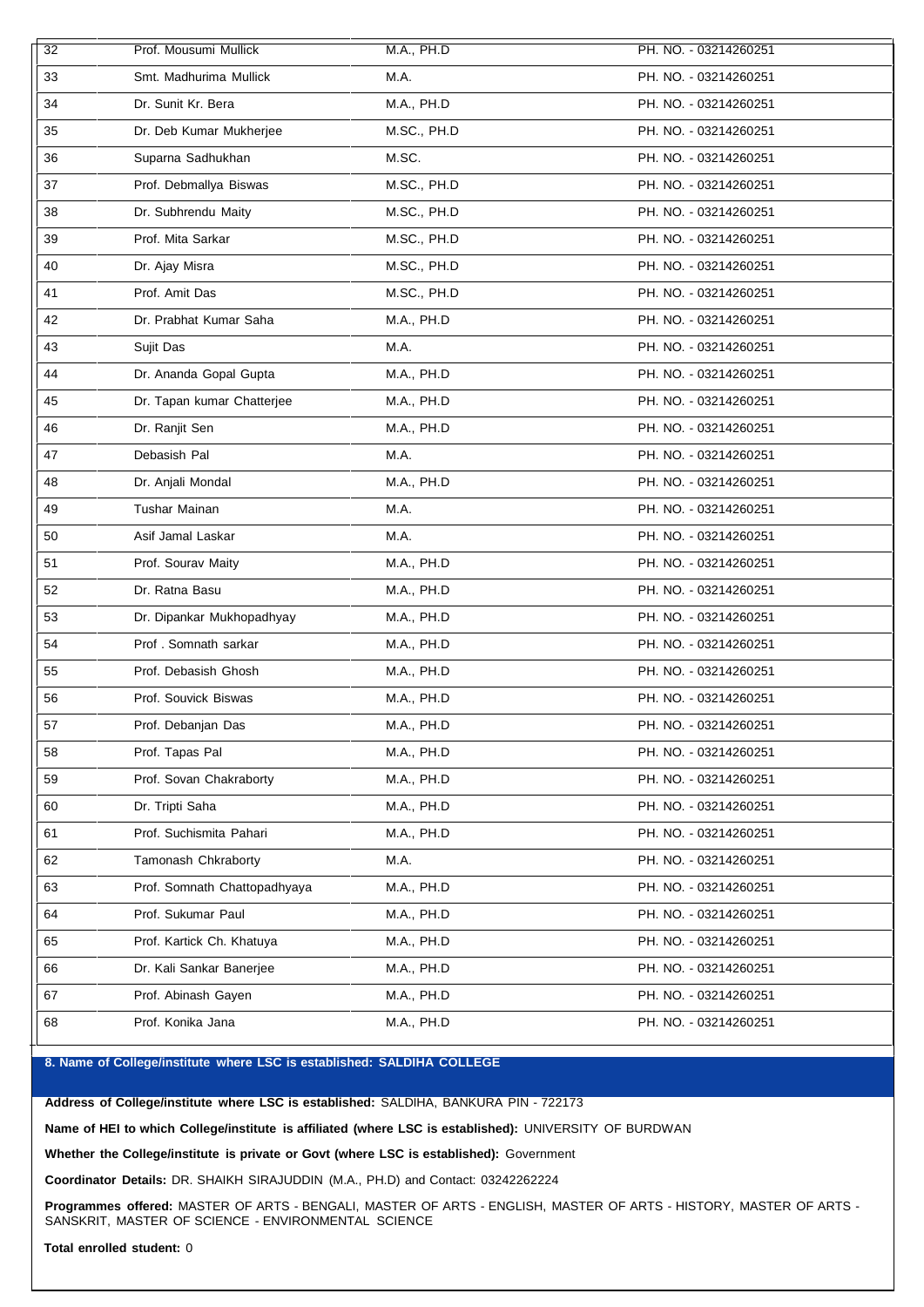## **No. of Counsellors:** 17

| Infrastructure: Class Room: 7, ICT Based Class Room: 7, Library: 1, Laboratory: 2 |                        |                            |                        |  |
|-----------------------------------------------------------------------------------|------------------------|----------------------------|------------------------|--|
| Sr No                                                                             | <b>Counsellor Name</b> | Qualification              | <b>Contact Details</b> |  |
| 1                                                                                 | Dr. Bidhan Mukherjee   | M.A., Ph.D                 | 9434521347             |  |
| $\overline{2}$                                                                    | Dr. Saswati Sinhababu  | M.A., M.Phil, Ph.D         | 9775526017             |  |
| 3                                                                                 | Animesh Panda          | M.A.                       | 9679426920             |  |
| 4                                                                                 | Joyanta Chakraborty    | M.A.                       | 9732070202             |  |
| 5                                                                                 | Amalendu Mandal        | M.A.                       | 9434589114             |  |
| 6                                                                                 | Saumalya Mali          | M.A., B.Ed                 | 9932506621             |  |
| 7                                                                                 | Krishnapada Misra      | M.A.                       | 9093352089             |  |
| 8                                                                                 | Subhra Kanti Banerjee  | M.A.                       | 9609276702             |  |
| 9                                                                                 | Dr. Sanjoy Mukherjee   | M.A., B.Ed., M.Phil, Ph.D. | 9475646436             |  |
| 10 <sup>1</sup>                                                                   | Binay Barman           | M.A., B.Ed.                | 9475836546             |  |
| 11                                                                                | Nityananda Patra       | M.A.                       | 9932912378             |  |
| 12                                                                                | Tuhina Mukherjee       | M.A.                       | 8900553703             |  |
| 13                                                                                | Dr. Rajeev K. Jha      | M.A., Ph.D                 | 9749160663             |  |
| 14                                                                                | Mala Laha              | M.A.                       | 9564436458             |  |
| 15                                                                                | Soumen Saha            | M.A., B.Ed, M.Phil.        | 7044080348             |  |
| 16                                                                                | Sajal Kumar Panda      | M.A.                       | 9474566982             |  |
| 17                                                                                | Gorachand Patra        | M.A.                       | 9932139488             |  |

# **9. Name of College/institute where LSC isestablished: RAMANANDA COLLEGE**

**Address of College/institute where LSC is established:** BISHNUPUR, BANKURA, PIN - 722122

**Name of HEI to which College/institute is affiliated (where LSC isestablished):** BANKURA UNIVERSITY

**Whether the College/institute is private or Govt (where LSC isestablished):** Government

**Coordinator Details:** DR. SWAPNA GHORAI (M.A., PH.D.) and Contact: 03244252059

**Programmes offered:** MASTER OF ARTS - BENGALI, MASTER OF COMMERCE, MASTER OF ARTS - HISTORY, MASTER OF ARTS - **SANSKRIT** 

# **Total enrolled student:** 0

**No. of Counsellors:** 24 **Infrastructure:** Class Room: 6, ICT Based Class Room: 6, Library: 1

| Sr No | <b>Counsellor Name</b>         | Qualification             | <b>Contact Details</b>        |
|-------|--------------------------------|---------------------------|-------------------------------|
|       | Prof Anjan Kumar Bandyopadhyay | M.A, M.Phill              | anjankbandyopadhyay@gmail.com |
| 2     | Dr Kamala Das                  | M.A.(Gold Medalist), Ph.D | daskamala2012@gmail.com       |
| 3     | Prof Binapani Ghosh            | M.A, B.Ed, SLET, ICT(101) | panibina6776@gmail.com        |
| 4     | Dr Debarati Shikdar            | M.A, Ph.D                 | sikdar.debarati@gmail.com     |
| 5     | Chaitali Nandi                 | M.A.                      | 9476355910                    |
| 6     | Siddharta Datta                | M.A.                      | 8637356213                    |
| 7     | Prof Bishnupada Malik          | M.A in History, SLET 2003 | 9434402768                    |
| 8     | Prof. Mrinal Kanti Dhank       | M.A., PH. D               | 03244252059                   |
| 9     | Ajit Debnath                   | M.A.                      | 03244252059                   |
| 10    | Mr Tapas Kr Nandi              | M.A.                      | tapasnandihist@rediffmail.com |
| 11    | Mr Purnendu Bhattacharya       | M.A.                      | 9474142624                    |
| 12    | Dr. Soma Bhattacharya          | M.A., PH. D               | 03244252059                   |
| 13    | Dr. Gour Baran De              | M.A., PH. D               | 03244252059                   |
| 14    | Dr. Chirashree Mukherjee       | M.A., PH. D               | 03244252059                   |
| 15    | Debobrato Sarkar               | M.A,M.Phil.               | debobrato.edu@gmail.com       |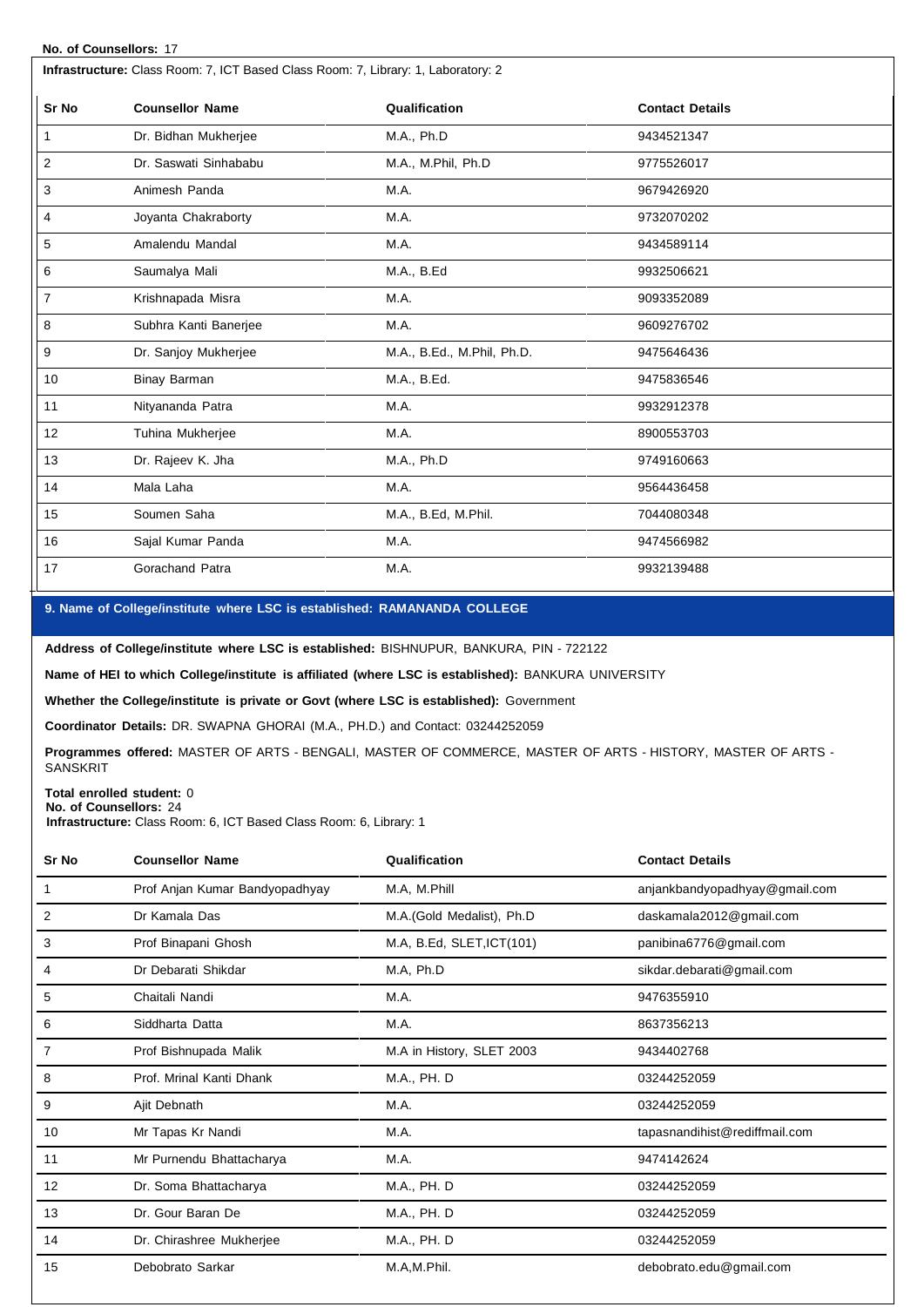| 16 | Mr Tapas Kr Pratihar  | M.A.                             | 9434522816 |
|----|-----------------------|----------------------------------|------------|
| 17 | Ms Namita Mukherjee   | M.A.                             | 9434566073 |
| 18 | Ms Aparajita Pan      | M.A.                             | 9064688012 |
| 19 | Mr Joydeb Das         | M.A.                             | 9434479480 |
| 20 | Dr Uday Chand Das     | M.Com. Ph. D.                    | 9475865657 |
| 21 | Dr Swarup Kumar Jana  | M.Com, Ph.D, PGDBM, MA(RD), DCAB | 9434416063 |
| 22 | Dr Tapas Kumar Sarkar | M.Com, FCMA, Ph.D                | 9474187999 |
| 23 | Ms Ushasi Brahmachari | M.Sc                             | 9083588226 |
| 24 | Mr Tanmoy Roy         | M. COM.                          | 7602959063 |
|    |                       |                                  |            |

#### **10. Name of College/institute where LSC isestablished: PANSKURA BANAMALI COLLEGE**

**Address of College/institute where LSC is established:** PANSKURA, PURBA MEDINIPUR PIN - 721152

**Name of HEI to which College/institute is affiliated (where LSC isestablished):** Vidyasagar University

**Whether the College/institute is private or Govt (where LSC isestablished):** Government

**Coordinator Details:** PROF. NANDAN BHATTACHARYYA (M.SC., PH.D.) and Contact: PH. NO. - 03228252222

**Programmes offered:,** MASTER OF ARTS - BENGALI, MASTER OF COMMERCE, MASTER OF SCIENCE - CHEMISTRY, MASTER OF ARTS - ENGLISH, MASTER OF ARTS - HISTORY, MASTER OF ARTS - POLITICAL SCIENCE, MASTER OF ARTS - SANSKRIT, MASTER OF SCIENCE - ENVIRONMENTAL SCIENCE

#### **Total enrolled student:** 40 **No. of Counsellors:** 29

**Infrastructure:** Class Room: 10, ICT Based Class Room: 10, Library: 1, Laboratory: 4

| Sr No                   | <b>Counsellor Name</b>       | Qualification       | <b>Contact Details</b> |
|-------------------------|------------------------------|---------------------|------------------------|
| $\mathbf{1}$            | DR. BISWARANJAN GHORAI       | M.A., PH.D          | 9434243425             |
| $\overline{\mathbf{c}}$ | PROF. AJIT KUMAR BERA        | M.A.                | 9475115085             |
| 3                       | PROF. LAKSHMAN KARMAKAR      | M.A.                | 9434895489             |
| 4                       | DR. TARAPADA BERA            | M.A., PH.D          | 9474406558             |
| 5                       | PROF. GOBINDA PRASAD BARMAN  | M.A.                | 9474453776             |
| 6                       | PROF. DASARATH HALDER        | M.A.                | 9775182134             |
| $\overline{7}$          | DR. SUSNATA JANA             | M.A., PH.D          | 9434354724             |
| 8                       | DR. NIRMALYA DAS             | M.A., PH.D          | 9433382512             |
| 9                       | <b>GOUR DOLUI</b>            | M.A., PH.D          | 9378099897             |
| 10                      | SANTU GUCHHAIT               | M.A., M.PHIL        | 9732868885             |
| 11                      | <b>BALAI ADHIKARI</b>        | M.A.                | 8348938569             |
| 12                      | <b>TANMAY KARAN</b>          | M.SC.               | 8637578915             |
| 13                      | DR. HAREKRISHNA JANA         | M.SC., PH.D         | 9434229854             |
| 14                      | DR. SUBHASH SAMANTA          | M.SC., M.PHIL, PH.D | 9474558451             |
| 15                      | SUMANA CHAKRABORTY CHOUDHURI | M.SC.               | 9330815991             |
| 16                      | PROF. SIBASIS JANA           | M.A., B.ED          | 9732743365             |
| 17                      | DR. ANANDAMAY DAS            | M.A., PH.D          | 9434661066             |
| 18                      | DR. ARUN PRAMANIK            | M.A., PH.D          | 8372963842             |
| 19                      | <b>KRISHANU MAITY</b>        | M.A.                | 9126358129             |
| 20                      | SAMIR SANTRA                 | M.A.                | 8509158057             |
| 21                      | PROF. KANAK KANTI BERA       | M.A., PH.D          | 9932608512             |
| 22                      | DR. TAPAN KUMAR CHATTERJEE   | M.A., PH.D          | 9831331851             |
| 23                      | DR. BALAI CHANDRA BARUI      | M.A., PH.D          | 9433906950             |
| 24                      | DR. JITESH CHANDRA ROY       | M.A., PH.D          | 9531749294             |
| 25                      | DR. SOUMITRA MONDAL          | M.SC., PH.D         | 9932665720             |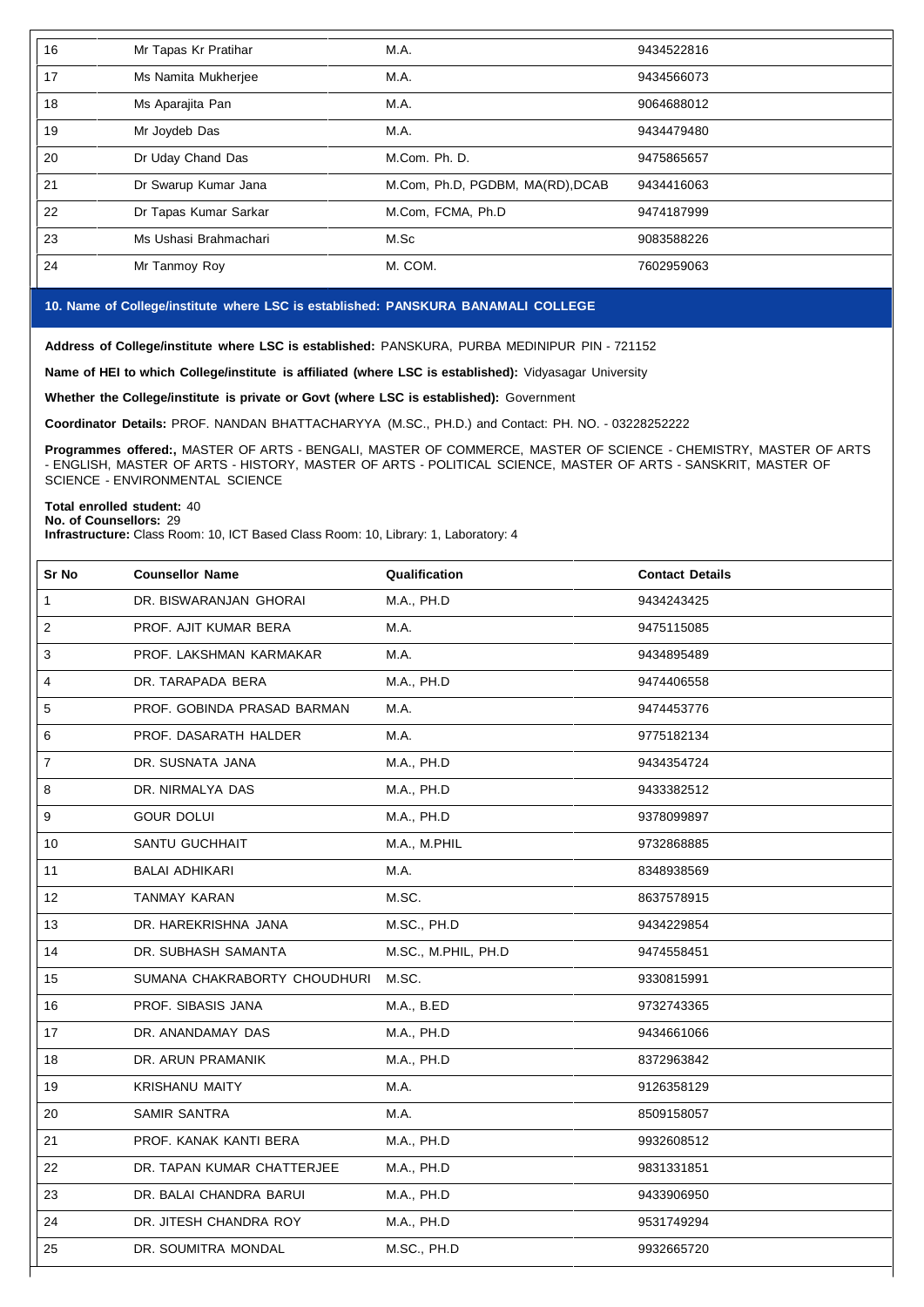| 26 | DR. RAJU SINGHA       | M.SC., PH.D | 9641222701  |
|----|-----------------------|-------------|-------------|
| 27 | DR. MOUMITA POIRA     | M.SC., PH.D | 03228252222 |
| 28 | DR. SUNIL KUMAR BANJA | M.SC., PH.D | 8001101028  |
| 29 | DR. PRASENJIT MAITY   | M.SC., PH.D | 9002228900  |

## **11. Name of College/institute where LSC isestablished: IIAS WOMEN`S COLLEGE**

**Address of College/institute where LSC is established:** BAGBAZAR, KOLKATA - 700003

**Name of HEI to which College/institute is affiliated (where LSC isestablished):** University of Calcutta

**Whether the College/institute is private or Govt (where LSC isestablished):** Government

**Coordinator Details:** DR. MAHUA DAS (M.A., PH.D) and Contact: PH. NO. - 03325332435

**Programmes offered:** , MASTER OF ARTS - BENGALI, MASTER OF COMMERCE, MASTER OF SCIENCE - CHEMISTRY, MASTER OF ARTS - ENGLISH, MASTER OF ARTS - HISTORY, MASTER OF ARTS - POLITICAL SCIENCE, MASTER OF ARTS - SANSKRIT, MASTER OF SCIENCE - DIETETICS AND COMMUNITY NUTRITION MANAGEMENT, MASTER OF SCIENCE - ENVIRONMENTAL SCIENCE

## **Total enrolled student:** 69

**No. of Counsellors:** 34

**Infrastructure:** Class Room: 11, ICT Based Class Room: 11, Library: 1, Laboratory: 6

| Sr No        | <b>Counsellor Name</b>     | Qualification      | <b>Contact Details</b> |
|--------------|----------------------------|--------------------|------------------------|
| $\mathbf{1}$ | MADAN MOHAN JANA           | M.COM, AICWA       | PH. NO. - 03325332435  |
| 2            | GAURAB DAS                 | M.COM              | PH. NO. - 03325332435  |
| 3            | NILANJANA BISWAS           | M.A.               | PH. NO. - 03325332435  |
| 4            | <b>DEBASISH MAITI</b>      | M.COM              | PH. NO. - 03325332435  |
| 5            | AMIT BASAK                 | M.COM, B.ED        | PH. NO. - 03325332435  |
| 6            | DR. PRABOTH KUMAR MISRA    | M.COM, PH.D        | PH. NO. - 03325332435  |
| 7            | LEENA PRIYA DEY            | M.COM              | PH. NO. - 03325332435  |
| 8            | SARADA PRASAD DATTA        | M.COM              | PH. NO. - 03325332435  |
| 9            | ANUPAM SAHOO               | M.COM              | PH. NO. - 03325332435  |
| 10           | TANIA DWIBEDI              | M.COM, AICWA       | PH. NO. - 03325332435  |
| 11           | SURYANI CHATTERJEE         | M.SC.              | PH. NO. - 03325332435  |
| 12           | DR. DEBARATI MUKHERJEE     | M.SC., PH.D        | PH. NO. - 03325332435  |
| 13           | DR. DEBANKA SEKHAR MISRA   | M.SC., PH.D        | PH. NO. - 03325332435  |
| 14           | PROF. BITHI SIRCAR         | M.SC., PH.D        | PH. NO. - 03325332435  |
| 15           | PROF. ANANGA MOHAN CHANDRA | M.SC., PH.D        | PH. NO. - 03325332435  |
| 16           | NEEPA BANERJEE             | M.SC.              | PH. NO. - 03325332435  |
| 17           | DR. S. MUKHERJEE           | M.SC., PH.D        | PH. NO. - 03325332435  |
| 18           | SNEHA SENGUPTA             | M.SC.              | PH. NO. - 03325332435  |
| 19           | DR. SUHANA GHOSH           | M.SC., PH.D        | PH. NO. - 03325332435  |
| 20           | SATARUPA GHOSH             | M.SC., PH.D        | PH. NO. - 03325332435  |
| 21           | DR. SAMRAT DEB             | M.SC., PH.D        | PH. NO. - 03325332435  |
| 22           | PRIYANKA MUKHERJEE         | M.SC.              | PH. NO. - 03325332435  |
| 23           | DR. SUTAPA PAL             | M.SC., PH.D        | PH. NO. - 03325332435  |
| 24           | CHANDANA MAJUMDER          | M.A., PH.D         | PH. NO. - 03325332435  |
| 25           | SUSMITA SAHA               | M.A., PH.D         | PH. NO. - 03325332435  |
| 26           | DIBAKAR BANERJEE           | M.A.               | PH. NO. - 03325332435  |
| 27           | DR. ABHIJIT BANERJEE       | M.A., PH.D         | PH. NO. - 03325332435  |
| 28           | <b>ARCHITA SEAL</b>        | M.A., M.PHIL, B.ED | PH. NO. - 03325332435  |
| 29           | SUBHASREE BHATTACHARYA     | M.A.               | PH. NO. - 03325332435  |
| 30           | DIBAKAR BANERJEE           | M.A.               | PH. NO. - 03325332435  |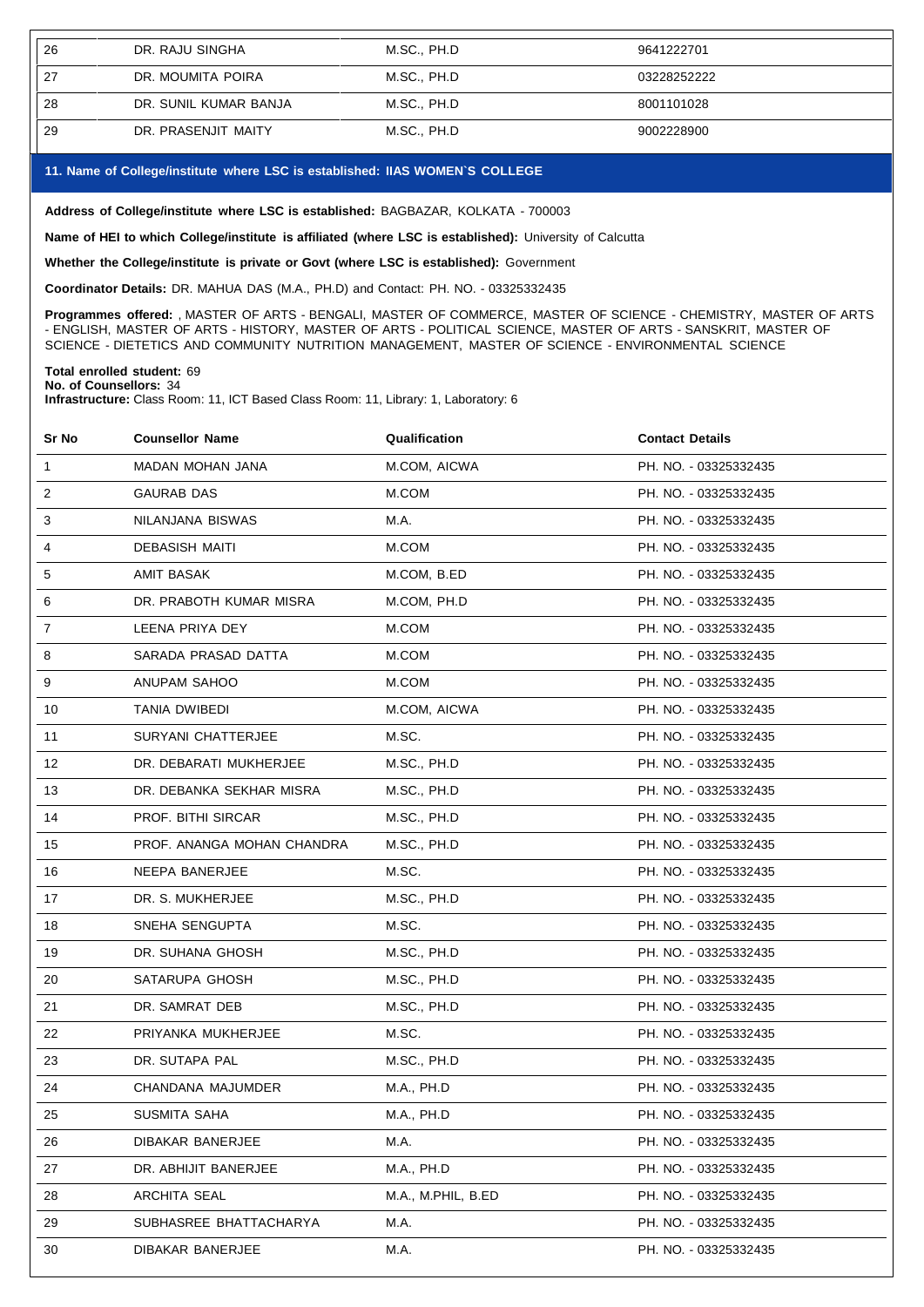| 31 | DR. BRATATI HORE           | M.A., PH.D | PH. NO. - 03325332435 |
|----|----------------------------|------------|-----------------------|
| 32 | SWATI MAITRA               | M.A., PH.D | PH. NO. - 03325332435 |
| 33 | DR. TAPAN KUMAR CHATTERJEE | M.A., PH.D | PH. NO. - 03325332435 |
| 34 | DR. INDRA KUMAR MISTRI     | M.A., PH.D | PH. NO. - 03325332435 |

#### **12. Name of College/institute where LSC isestablished: SARSUNA COLLEGE**

**Address of College/institute where LSC isestablished:** 4/HB/A, HO-CHI-MINH SARANI, SARSUNA UPANAGARI, KOLKATA - 700061

**Name of HEI to which College/institute is affiliated (where LSC is established):** CALCUTTA UNIVERSITY

**Whether the College/institute is private or Govt (where LSC is established):** Government

**Coordinator Details:** DR. SUBHANKAR TRIPATHI (M.SC., PH.D.) and Contact: 03324523699

**Programmes offered:** MASTER OF ARTS - BENGALI, MASTER OF COMMERCE, MASTER OF SCIENCE - CHEMISTRY, MASTER OF ARTS - ENGLISH, MASTER OF ARTS - HISTORY, MASTER OF ARTS - POLITICAL SCIENCE, MASTER OF ARTS - SANSKRIT, MASTER OF SCIENCE - ENVIRONMENTAL SCIENCE, MASTER OF SCIENCE - PHYSICS

## **Total enrolled student:** 31

**No. of Counsellors:** 14

**Infrastructure:** Class Room: 11, ICT Based Class Room: 11, Library: 1, Laboratory: 6

| Sr No | <b>Counsellor Name</b>        | Qualification | <b>Contact Details</b> |
|-------|-------------------------------|---------------|------------------------|
| 1     | Sri. Nitai Biswas             | M. COM        | 9474708182             |
| 2     | Sri. Raja Dey                 | M. COM        | 9830679172             |
| 3     | Sri. Debabrata Chakraborty    | M.A.          | 9836702192             |
| 4     | Sri. Sagnik Bhattacharya      | M.A.          | 9874346833             |
| 5     | Sri. MrinmoyMondal            | M.A.          | 03324523699            |
| 6     | Sri. Amit Kumar Chattopadhyay | M.A.          | 98305570828            |
| 7     | Sri. Subhasish Ghosh          | M.A.          | 9231653091             |
| 8     | Sri. Arun Kr. Dawn            | M.A.          | 9477178170             |
| 9     | Sri. GairikSaha               | M.Tech.       | 8961301178             |
| 10    | Dr. Suparna Pal               | M.SC., PH.D.  | 9433937025             |
| 11    | Dr. Ujjwal Das                | M.SC., PH.D.  | 9123317493             |
| 12    | Dr. AshisDey                  | M.SC., PH.D.  | 9051280460             |
| 13    | Smt. Arpita Das               | M.SC.         | 8240394480             |
| 14    | Sri. SubhamoyChatterjee       | M.SC.         | 9432802304             |

**13. Name of College/institute where LSC isestablished: DEBRA THANA SAHID KSHUDIRAM SMRITI MAHAVIDYALAYA**

**Address of College/institute where LSC isestablished:** DEBRA, PASCHIM MEDINIPUR PIN -721124

**Name of HEI to which College/institute is affiliated (where LSC is established):** Vidyasagar University

**Whether the College/institute is private or Govt (where LSC is established):** Government

**Coordinator Details:** DR. SUPATA PAL (M.A., PH.D.) and Contact: PH. NO - 9434434684

**Programmes offered:** , MASTER OF ARTS - BENGALI, MASTER OF ARTS - ENGLISH, MASTER OF ARTS - HISTORY, MASTER OF ARTS - **SANSKRIT** 

#### **Total enrolled student:** 17

**No. of Counsellors:** 18

**Infrastructure:** Class Room: 6, ICT Based Class Room: 6, Library: 1

| Sr No | <b>Counsellor Name</b>  | Qualification | <b>Contact Details</b> |
|-------|-------------------------|---------------|------------------------|
|       | Avishek Musib           | M.A           | 9874228158             |
| 2     | Dasharath Halder        | M.A.          | 9775182134             |
| 3     | Manas Chakraborty       | M.A.          | 9002758926             |
| 4     | Dr. Udayan Bhattacharya | M.A. PH.D     | 9474622644             |
| 5     | Bipasha Majumder (De)   | M.A.          | 9434454548             |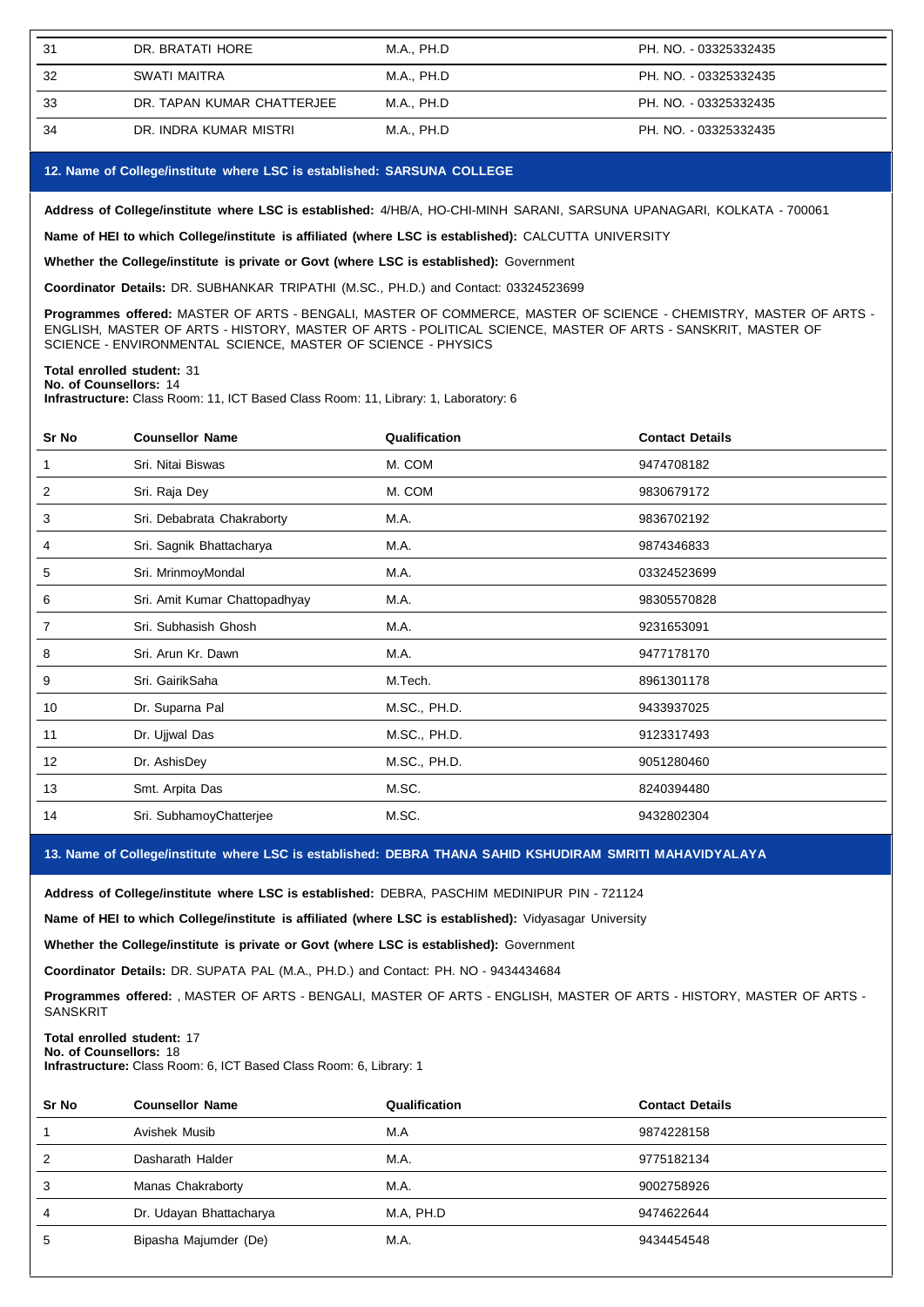| 6  | Beetoshok Singha       | M.A.       | 8637878213 |
|----|------------------------|------------|------------|
| 7  | <b>Bholanath Das</b>   | M.A.       | 7679720662 |
| 8  | Arjita Raj             | M.A.       | 9800054899 |
| 9  | Mukesh Das             | M.A.       | 8927937915 |
| 10 | Chandra Sekhar Dhara   | M.A., PH.D | 7431840813 |
| 11 | Saikat Chakrabarti     | M.A.       | 9831731887 |
| 12 | Dr. Mrinal Kanti Saren | M.A., PH.D | 8172064964 |
| 13 | Krishna Prasad Maiti   | M.A        | 7797434018 |
| 14 | Dr. Arpita Tripathi    | M.A., PH.D | 9874638067 |
| 15 | Gobinda Das            | M.A.       | 8768145379 |
| 16 | Soma Mishra            | M.A.       | 9933975686 |
| 17 | Sanjoy Goswami         | M.A.       | 9734363322 |
| 18 | Avijit Pandit          | M.A.       | 9775611415 |

## **14. Name of College/institute where LSC isestablished: BAJKUL MILANI MAHAVIDYALAYA**

**Address of College/institute where LSC isestablished:** KISMAT BAJKUL, PURBA MEDINIPUR, PIN - 721655

**Name of HEI to which College/institute is affiliated (where LSC is established):** Vidyasagar University

**Whether the College/institute is private or Govt (where LSC is established):** Government

**Coordinator Details:** PROF. PIJUSHKANTI DANDAPATH (M.A., M.PHIL., PH.D.) and Contact: PH.NO. - 03220274460

**Programmes offered:** , MASTER OF ARTS - BENGALI, MASTER OF ARTS - ENGLISH, MASTER OF ARTS - HISTORY, MASTER OF ARTS - **SANSKRIT** 

#### **Total enrolled student:** 0 **No. of Counsellors:** 9

**Infrastructure:** Class Room: 6, ICT Based Class Room: 6, Library: 1

| Sr No | <b>Counsellor Name</b>    | Qualification     | <b>Contact Details</b> |
|-------|---------------------------|-------------------|------------------------|
|       | DR. RAKA MAITI            | <b>M.A., PH.D</b> | 9735731493             |
| 2     | DR. BISWAJIT MAITY        | M.A., PH.D        | 8637571383             |
| 3     | <b>SUJIT SAHOO</b>        | M.A.              | 9775577368             |
| 4     | PREETAM BERA              | M.A.              | 9038527520             |
| 5     | SUCHETA ADAK              | M.A., M.PHIL      | 9733776801             |
| 6     | <b>GOBINDA PRASAD KAR</b> | M.A., M.PHIL      | 8670678404             |
|       | <b>GANGADHAR MAIKAP</b>   | M.A., M.PHIL      | 97337928833            |
| 8     | DR. SATYANARAYAN SAHOO    | M.A., PH.D        | 9775144026             |
| 9     | SOURAV GOSWAMI            | M.A., M.PHIL      | 9126472086             |

## **15. Name of College/institute where LSC isestablished: KHEJURI COLLEGE**

**Address of College/institute where LSC isestablished:** KHEJURI, BARATALA, PURBA MEDINIPUR, PIN - 721432

**Name of HEI to which College/institute is affiliated (where LSC is established):** Vidyasagar University

**Whether the College/institute is private or Govt (where LSC is established):** Government

**Coordinator Details:** DR. ASIM KUMAR MANNA (M.SC., PH.D.) and Contact: PH.NO. - 9153439002

**Programmes offered:** , MASTER OF ARTS - BENGALI, MASTER OF ARTS - HISTORY

## **Total enrolled student:** 0

**No. of Counsellors:** 7

**Infrastructure:** Class Room: 4, ICT Based Class Room: 4, Library: 1

| Sr No | <b>Counsellor Name</b>    | Qualification | <b>Contact Details</b> |
|-------|---------------------------|---------------|------------------------|
|       | Prof. Balaram Banerjee    | M.A.          | 9474637127             |
| 2     | Dr. Tarapada Bera         | M.A., Ph.D    | 9474406558             |
| 3     | Prof. Subrata Chakraborty | M.A., Ph.D    | 7407067212             |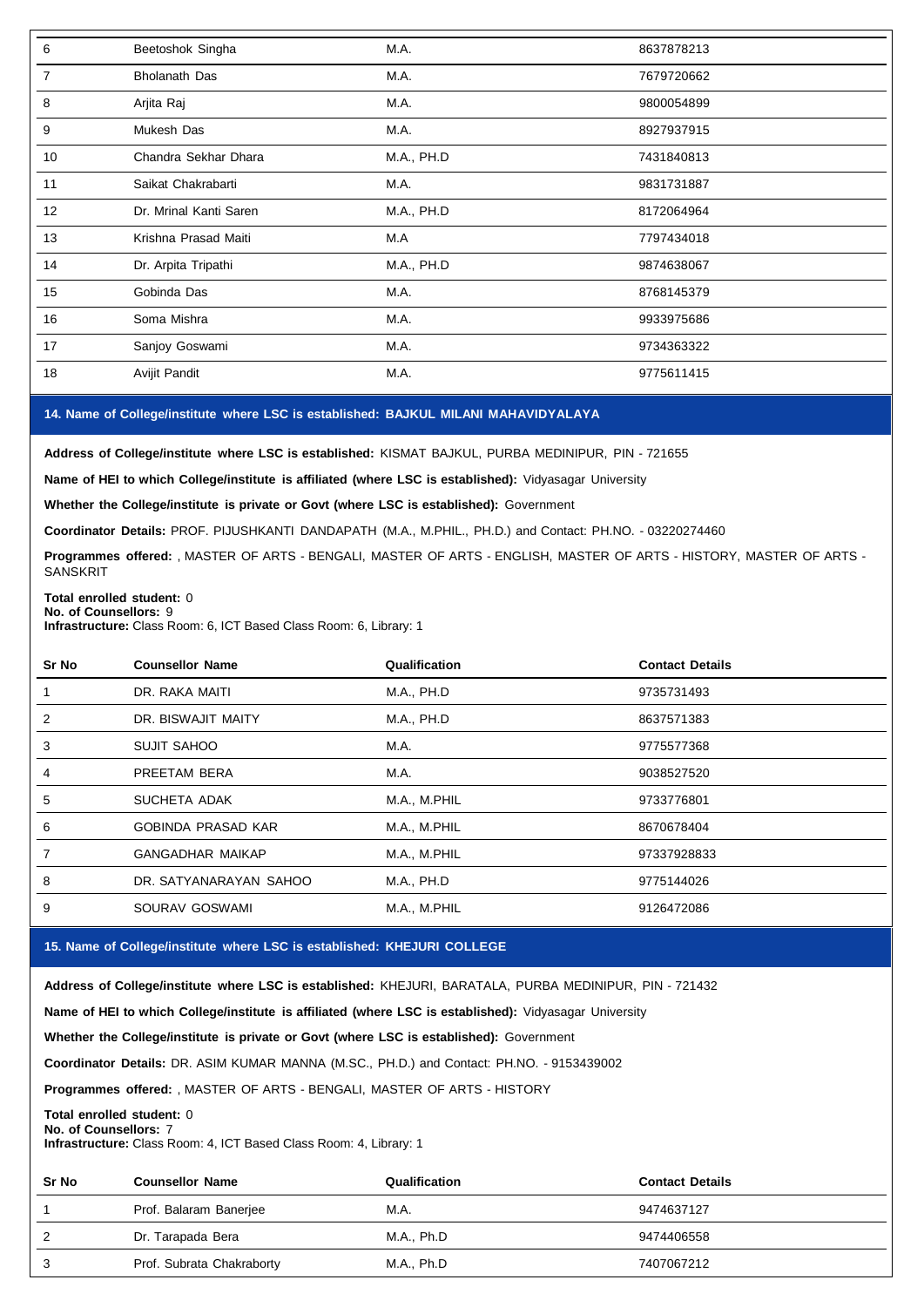| Dr. Gautam Dandapat      | M.A., Ph.D | 9836344763 |
|--------------------------|------------|------------|
| Md. Nurul Amin           | M.A., Ph.D | 9475242532 |
| Dr. Bhakti Bhowmick      | M.A., Ph.D | 9433927306 |
| Prof. Gobinda Prasad Kar | M.A., Ph.D | 8670678404 |

## **16. Name of College/institute where LSC isestablished: SAMMILANI MAHAVIDYALAYA**

**Address of College/institute where LSC isestablished:** BAGHAJATIN, EM BYPASS, KOLKATA-700094

**Name of HEI to which College/institute is affiliated (where LSC is established):** University of Calcutta

**Whether the College/institute is private or Govt (where LSC is established):** Government

**Coordinator Details:** DR. SANTIRANJAN PALCHOUDHURY (M.SC., PH.D.) and Contact: PH.NO. - 03324626869

**Programmes offered:** , MASTER OF ARTS - BENGALI, MASTER OF COMMERCE, MASTER OF ARTS - ENGLISH, MASTER OF ARTS - HISTORY, MASTER OF ARTS - POLITICAL SCIENCE, MASTER OF ARTS - SANSKRIT, MASTER OF SCIENCE - PHYSICS

**Total enrolled student:** 61 **No. of Counsellors:** 17

**Infrastructure:** Class Room: 9, ICT Based Class Room: 9, Library: 1, Laboratory: 2

| Sr No          | <b>Counsellor Name</b>    | Qualification | <b>Contact Details</b> |
|----------------|---------------------------|---------------|------------------------|
|                | Dr. Joydeep Choudhuri     | M.Sc., Ph.D.  | PH.NO. - 03324626869   |
| 2              | Dr. Ruma Sengupta         | M.SC., PH.D   | PH.NO. - 03324626869   |
| 3              | Dr. Rina Dey              | M.SC., PH.D   | PH.NO. - 03324626869   |
| 4              | Dr. Subhendu Chanda       | M.SC., PH.D   | PH.NO. - 03324626869   |
| 5              | Dr. Bipan Dutta           | M.SC., PH.D   | PH.NO. - 03324626869   |
| 6              | Dr. Gopa Dutta (Paul)     | M.SC., PH.D   | PH.NO. - 03324626869   |
| $\overline{7}$ | Dr. Mrinal chandra Halder | M.A., PH.D    | PH.NO. - 03324626869   |
| 8              | Dr. Sampa Mondal          | M.A., PH.D    | PH.NO. - 03324626869   |
| 9              | Dr. Siddhartha Sen        | M.A., PH.D    | PH.NO. - 03324626869   |
| 10             | Smt. Ria Dhole            | M.A.          | PH.NO. - 03324626869   |
| 11             | Dr. Tapan Kr Chatterjee   | M.A., PH.D    | PH.NO. - 03324626869   |
| 12             | Mrs. Kasturi Kar          | M.A., M.PHIL  | PH.NO. - 03324626869   |
| 13             | Mrs. Tapati Sengupta      | M.A.          | PH.NO. - 03324626869   |
| 14             | Dr. Sanjib Roy            | M.COM., PH.D  | PH.NO. - 03324626869   |
| 15             | Dr. Madon Mahon Jana      | M.COM., PH.D  | PH.NO. - 03324626869   |
| 16             | Dr. Amit Basak            | M.COM., PH.D  | PH.NO. - 03324626869   |
| 17             | Sri, Srikanta Malakar     | M.COM.        | PH.NO. - 03324626869   |

## **17. Name of College/institute where LSC isestablished: ASUTOSH COLLEGE**

**Address of College/institute where LSC isestablished:** 92, S.P. MUKHERJEE ROAD, KOLKATA - 700026

**Name of HEI to which College/institute is affiliated (where LSC is established):** University of Calcutta

**Whether the College/institute is private or Govt (where LSC is established):** Government

**Coordinator Details:** DR. DIPAK KUMAR KAR (M.SC., PH.D) and Contact: PH.NO. - 03324554504

**Programmes offered:** , MASTER OF COMMERCE, MASTER OF SCIENCE - CHEMISTRY, MASTER OF ARTS - ENGLISH, MASTER OF ARTS - HISTORY, MASTER OF ARTS - POLITICAL SCIENCE, MASTER OF ARTS - SANSKRIT, MASTER OF SCIENCE - ENVIRONMENTAL **SCIENCE** 

#### **Total enrolled student:** 179 **No. of Counsellors:** 24

**Infrastructure:** Class Room: 9, ICT Based Class Room: 9, Library: 1, Laboratory: 4

| <b>Sr No</b> | <b>Counsellor Name</b>    | Qualification | <b>Contact Details</b> |
|--------------|---------------------------|---------------|------------------------|
|              | Dr. Chandranath Mukherjee | M.SC., PH.D   | PH.NO. - 03324554504   |
| 2            | Dr. Satyam Kumar Kundu    | M.SC., PH.D   | PH.NO. - 03324554504   |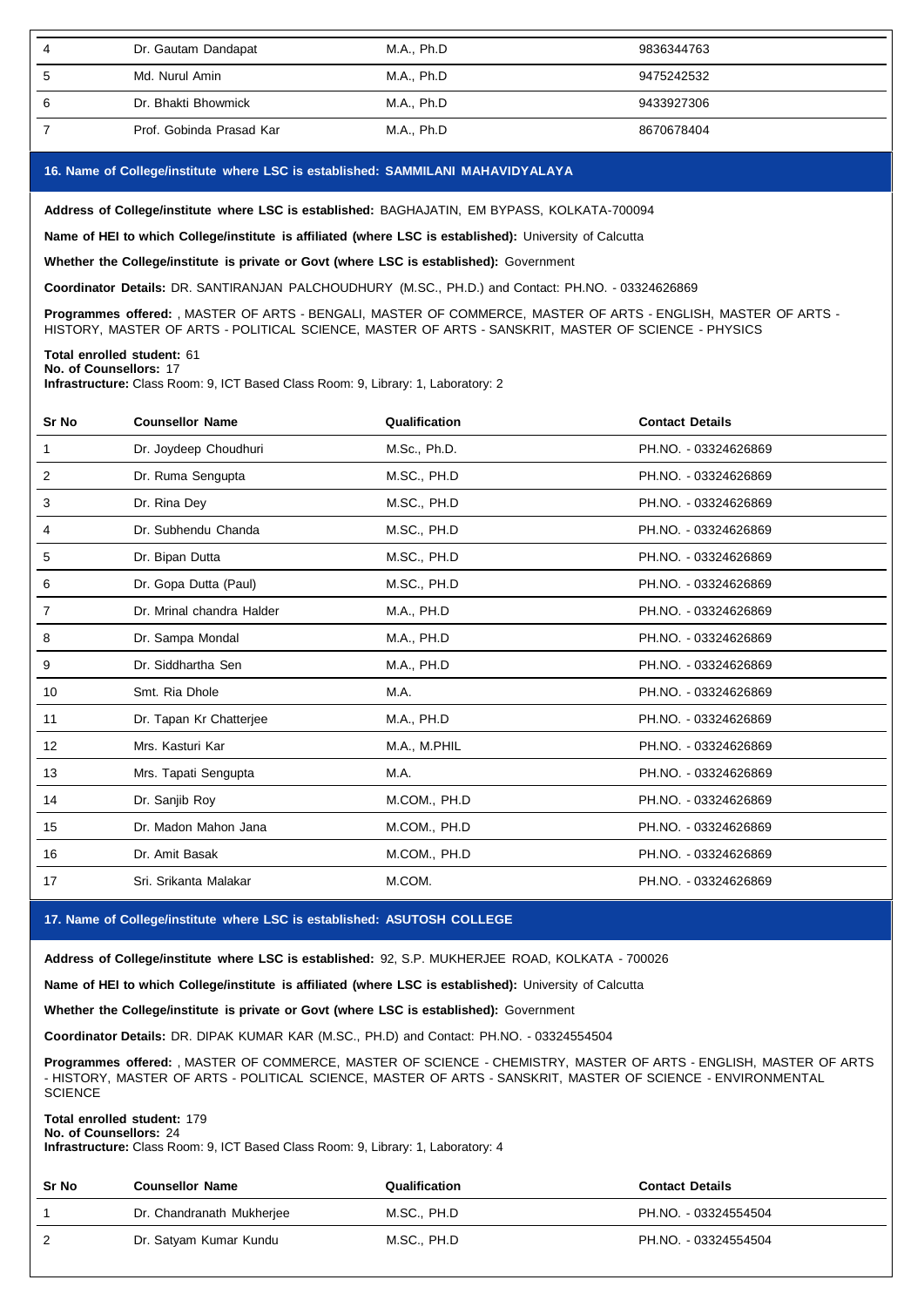| 3  | Prof. Arijita Sil       | M.SC.        | PH.NO. - 03324554504 |
|----|-------------------------|--------------|----------------------|
| 4  | Prof. Moumita Dikshit   | M.SC.        | PH.NO. - 03324554504 |
| 5  | Prof. Orina Biswas      | M.SC.        | PH.NO. - 03324554504 |
| 6  | Dr. Suparna Banerjee    | M.SC., PH.D  | PH.NO. - 03324554504 |
| 7  | Prof. Senjuti Majumder  | M.SC.        | PH.NO. - 03324554504 |
| 8  | Prof. Koyel Pradhan     | M.SC.        | PH.NO. - 03324554504 |
| 9  | Dr. Sudip Kumar Das     | M.SC., PH.D  | PH.NO. - 03324554504 |
| 10 | Prof. Sujit Chatterjee  | M.SC.        | PH.NO. - 03324554504 |
| 11 | Dr. Anil Kumar Chand    | M.A., PH.D   | PH.NO. - 03324554504 |
| 12 | Prof. Tripurari Bakshi  | M.A.         | PH.NO. - 03324554504 |
| 13 | Prof. Shibashish Jana   | M.A.         | PH.NO. - 03324554504 |
| 14 | Dr. Rathin Chowdhury    | M.A., PH.D   | PH.NO. - 03324554504 |
| 15 | Prof. Swadhin Ranjan De | M.A.         | PH.NO. - 03324554504 |
| 16 | Prof. P.Dasmahapatra    | M.A.         | PH.NO. - 03324554504 |
| 17 | Dr. Tapan Chatterjee    | M.A., PH.D   | PH.NO. - 03324554504 |
| 18 | Prof. Indra Mistri      | M.A.         | PH.NO. - 03324554504 |
| 19 | Dr. Purnima Ghosh       | M.A., PH.D   | PH.NO. - 03324554504 |
| 20 | Dr. Arnab Patra         | M.A., PH.D   | PH.NO. - 03324554504 |
| 21 | Prof. Madan Mohan Jana  | M.COM.       | PH.NO. - 03324554504 |
| 22 | Dr. Prosenjit Mukherjee | M.COM., PH.D | PH.NO. - 03324554504 |
| 23 | Prof. Samrat Paul       | M.COM.       | PH.NO. - 03324554504 |
| 24 | Prof. Prabir Kanti      | M.COM.       | PH.NO. - 03324554504 |
|    |                         |              |                      |

# **18. Name of College/institute where LSC isestablished: HALDIA GOVERNMENT COLLEGE**

**Address of College/institute where LSC isestablished:** DEBHOG, HALDIA, PURBA MEDINIPUR, PIN - 721657

**Name of HEI to which College/institute is affiliated (where LSC is established):** Vidyasagar University

**Whether the College/institute is private or Govt (where LSC is established):** Government

**Coordinator Details:** DR. DEBASISH BANERJEE (M.COM, PH.D.) and Contact: PH.NO. - 03224252278

**Programmes offered:** , MASTER OF ARTS - BENGALI, MASTER OF SCIENCE - CHEMISTRY

**Total enrolled student:** 0 **No. of Counsellors:** 12

**Infrastructure:** Class Room: 4, ICT Based Class Room: 4, Library: 1, Laboratory: 2

| Sr No | <b>Counsellor Name</b> | Qualification | <b>Contact Details</b> |  |
|-------|------------------------|---------------|------------------------|--|
|       | DR. DIPANKAR PRAMANIK  | M.SC., PH.D   | 8972273605             |  |
| 2     | DR. KHOKON SAMANTA     | M.SC., PH.D   | 9775550369             |  |
| 3     | DR. SUDIPTA PATHAK     | M.SC., PH.D   | 8001317336             |  |
| 4     | DR. SAIKAT KUMAR MANNA | M.SC., PH.D   | 9932021528             |  |
| 5     | DR. BARNALI JANA       | M.SC., PH.D   | 9932668056             |  |
| 6     | DR. UDAY SANKAR MIDDYA | M.SC., PH.D   | 8900018301             |  |
| 7     | MONOTOSH MONDAL        | M.SC.         | 9735533598             |  |
| 8     | DR. KANKAN KUMAR MAITY | M.SC., PH.D   | 8820028420             |  |
| 9     | DR. TAPAN KUMAR MONDAL | M.SC., PH.D   | 9735210755             |  |
| 10    | HIMADRI MUKHOPADHYAY   | M.A.          | 9733067626             |  |
| 11    | AMIT PATRA             | M.A., M.PHIL  | 9831424850             |  |
| 12    | <b>AMRITA GHOSHAL</b>  | M.A.          | 9830297308             |  |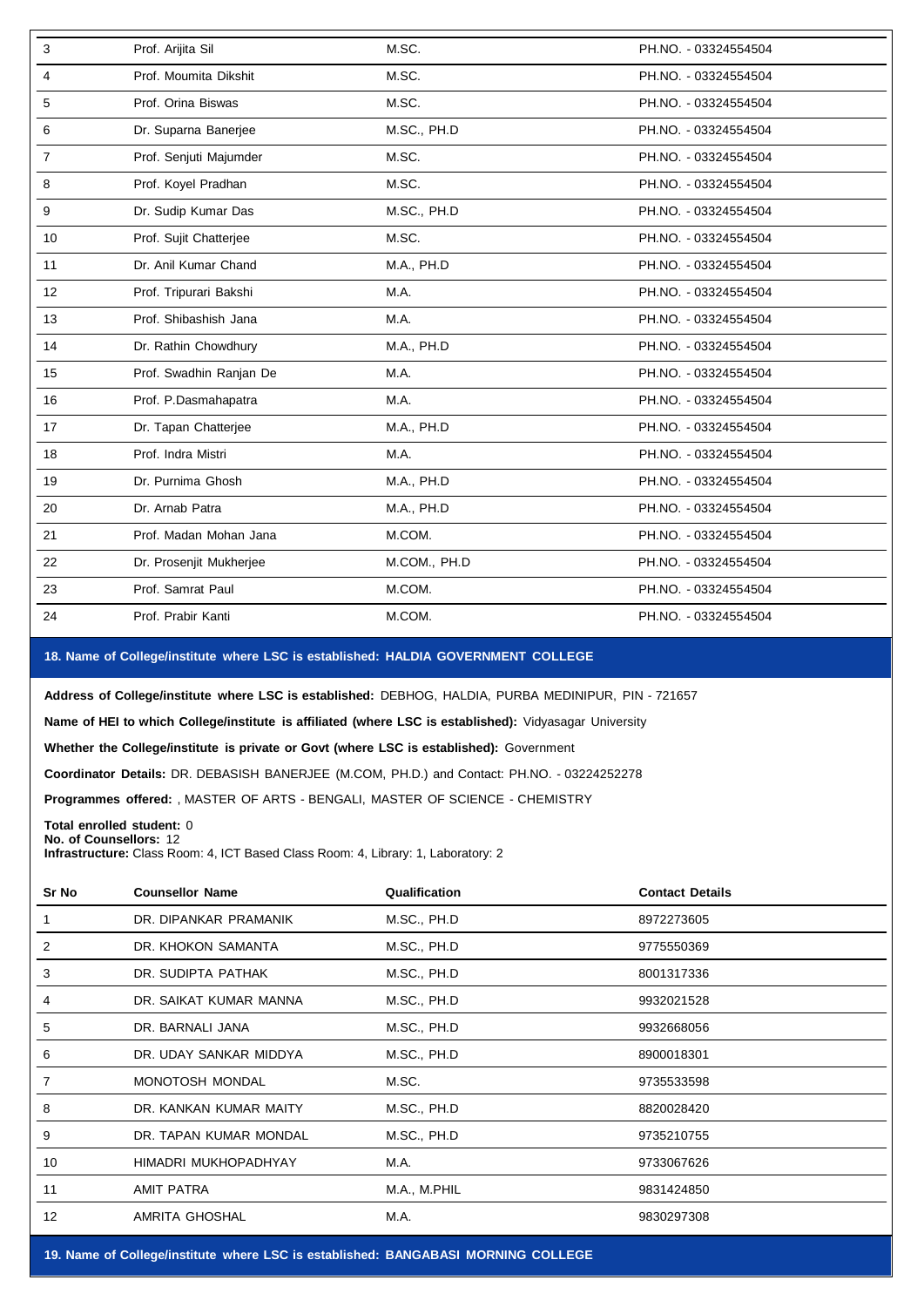**Address of College/institute where LSC is established:** 19, RAJKUMAR CHAKRABORTY SARANI, KOLKATA - 700009

**Name of HEI to which College/institute is affiliated (where LSC isestablished):** University of Calcutta

**Whether the College/institute is private or Govt (where LSC isestablished):** Government

**Coordinator Details:** SMT. SHIPRA HALDER (M.COM) and Contact: PH.NO. - 03323509210

**Programmes offered:** , MASTER OF ARTS - BENGALI, MASTER OF COMMERCE, MASTER OF SCIENCE - CHEMISTRY, MASTER OF ARTS - ENGLISH, MASTER OF ARTS - HISTORY, MASTER OF SCIENCE - ENVIRONMENTAL SCIENCE

#### **Total enrolled student:** 63 **No. of Counsellors:** 23

**Infrastructure:** Class Room: 8, ICT Based Class Room: 8, Library: 1, Laboratory: 4

| Sr No            | <b>Counsellor Name</b>    | Qualification | <b>Contact Details</b> |
|------------------|---------------------------|---------------|------------------------|
| $\mathbf{1}$     | Dr. Tapan Chatterjee      | M.A., PH.D    | PH.NO. - 03323509210   |
| 2                | Prof. Indra Kumar Mistry  | M.A., PH.D    | PH.NO. - 03323509210   |
| 3                | Prof. Pankaj Kumar Mondal | M.A., PH.D    | PH.NO. - 03323509210   |
| 4                | Prof. Debashish Chowdhury | M.A., PH.D    | PH.NO. - 03323509210   |
| 5                | Dr. Prosenjit Mukherjee   | M.COM., PH.D  | PH.NO. - 03323509210   |
| 6                | Prof. Abhijit Mukherjee   | M.COM., PH.D  | PH.NO. - 03323509210   |
| $\boldsymbol{7}$ | Prof. Lakshmisree Ghosh   | M.COM., PH.D  | PH.NO. - 03323509210   |
| 8                | Prof. Mustak Ahmed        | M.COM., PH.D  | PH.NO. - 03323509210   |
| 9                | Dr. Amitava Dutta         | M.SC., PH.D   | PH.NO. - 03323509210   |
| 10               | Dr. Suparna Bannerjee     | M.SC., PH.D   | PH.NO. - 03323509210   |
| 11               | Dr. Atryee Bose           | M.SC., PH.D   | PH.NO. - 03323509210   |
| 12               | Prof. Amit Dutta          | M.SC., PH.D   | PH.NO. - 03323509210   |
| 13               | Kanchan Kuntala Mukherjee | M.A.          | PH.NO. - 03323509210   |
| 14               | Prof. Bandiram Mandi      | M.A.          | PH.NO. - 03323509210   |
| 15               | Dr. Jayasree Sarkar       | M.A., PH.D    | PH.NO. - 03323509210   |
| 16               | Dr. Chandana Majumder     | M.A., PH.D    | PH.NO. - 03323509210   |
| 17               | Dr. Sankar Nath Sen       | M.A., PH.D    | PH.NO. - 03323509210   |
| 18               | Dr. Megh Baran Haiti      | M.A., PH.D    | PH.NO. - 03323509210   |
| 19               | Prof. Biswajit Mukherjee  | M.A.          | PH.NO. - 03323509210   |
| 20               | Prof. Subhashish Jana     | M.A.          | PH.NO. - 03323509210   |
| 21               | Dr. Chandranath Mukherjee | M.SC., PH.D   | PH.NO. - 03323509210   |
| 22               | Prof. Arijita Shil        | M.SC.         | PH.NO. - 03323509210   |
| 23               | Dr. Suparna Bannerjee     | M.SC., PH.D   | PH.NO. - 03323509210   |

#### **20. Name of College/institute where LSC isestablished: KALIACHAK COLLEGE**

**Address of College/institute where LSC is established:** SULTANGANJ, KALIACHAK, MALDA, PIN - 732201

**Name of HEI to which College/institute is affiliated (where LSC isestablished):** University of Gour Banga

**Whether the College/institute is private or Govt (where LSC isestablished):** Government

**Coordinator Details:** DR. NAZIBAR RAHAMAN (M.A., PH.D) and Contact: PH. NO. - 9733144644

**Programmes offered:** , MASTER OF ARTS - BENGALI, MASTER OF ARTS - ENGLISH, MASTER OF ARTS - HISTORY, MASTER OF ARTS - POLITICAL SCIENCE, MASTER OF ARTS - SANSKRIT

#### **Total enrolled student:** 0 **No. of Counsellors:** 10

**Infrastructure:** Class Room: 7, ICT Based Class Room: 7, Library: 1

| Sr No | <b>Counsellor Name</b> | Qualification | <b>Contact Details</b> |
|-------|------------------------|---------------|------------------------|
|       | Dr.Sachindra Nath Bala | M.A., PH.D    | 9232786859             |
| 2     | Prabir Kr. Pal         | M.A.          | 9434478543             |
| 3     | Md. Jiaul Hoque        | M.A.          | 9614571593             |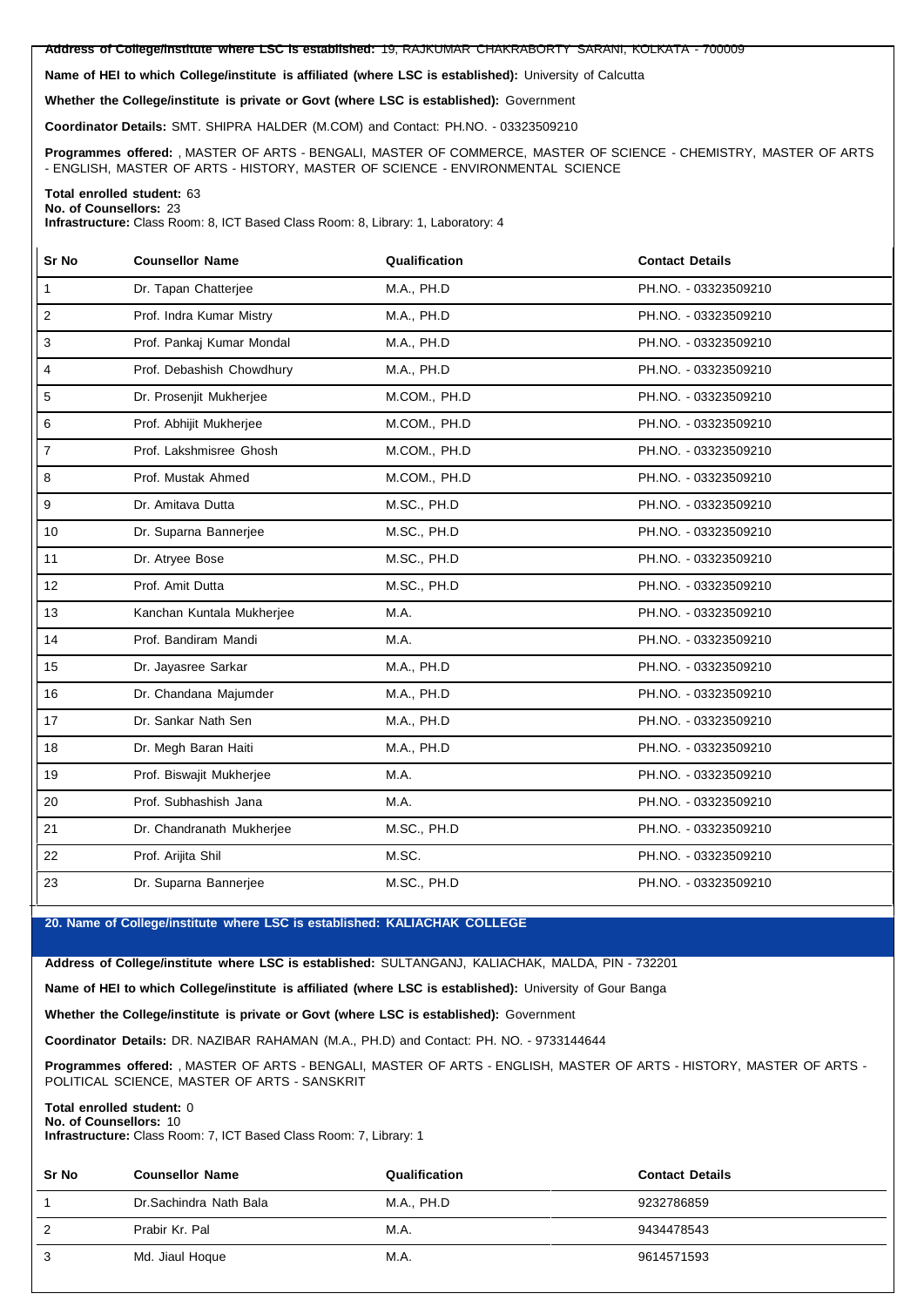| 4                     | Anup Kr.Roy                                                                                                               | M.A.                                                                                                    | 8436110802             |  |  |
|-----------------------|---------------------------------------------------------------------------------------------------------------------------|---------------------------------------------------------------------------------------------------------|------------------------|--|--|
| 5                     | Sabyasachi Banerjee                                                                                                       | M.A.                                                                                                    | 9775914049             |  |  |
| 6                     | Rajen Hemrom                                                                                                              | M.A.                                                                                                    | 9153142750             |  |  |
| $\overline{7}$        | Ritabrata Goswami                                                                                                         | M.A.                                                                                                    | 9434981171             |  |  |
| 8                     | Smt Bijoy Mishra                                                                                                          | M.A.                                                                                                    | 9932632433             |  |  |
| 9                     | Rupbani Das                                                                                                               | M.A.                                                                                                    | 7797263760             |  |  |
| 10                    | Gajen Kr. Baroi                                                                                                           | M.A.                                                                                                    | 9474342551             |  |  |
|                       | 21. Name of College/institute where LSC is established: BIDHAN CHANDRA COLLEGE                                            |                                                                                                         |                        |  |  |
|                       |                                                                                                                           | Address of College/institute where LSC is established: 31 GT ROAD (WEST), RISHRA, HOOGHLY, PIN - 712243 |                        |  |  |
|                       |                                                                                                                           | Name of HEI to which College/institute is affiliated (where LSC is established): University of Calcutta |                        |  |  |
|                       | Whether the College/institute is private or Govt (where LSC is established): Government                                   |                                                                                                         |                        |  |  |
|                       | Coordinator Details: DR. RAMESH KAR (M.SC., PH.D) and Contact: PH.NO. - 03326721812                                       |                                                                                                         |                        |  |  |
|                       | Programmes offered: , MASTER OF COMMERCE                                                                                  |                                                                                                         |                        |  |  |
|                       | Total enrolled student: 9                                                                                                 |                                                                                                         |                        |  |  |
| No. of Counsellors: 7 | Infrastructure: Class Room: 3, ICT Based Class Room: 3, Library: 1                                                        |                                                                                                         |                        |  |  |
| Sr No                 | <b>Counsellor Name</b>                                                                                                    | Qualification                                                                                           | <b>Contact Details</b> |  |  |
| $\mathbf{1}$          | DR. RAMESH KAR                                                                                                            | M.SC., PH.D                                                                                             | PH.NO. - 03326721812   |  |  |
| $\overline{2}$        | DR. SUBHAJIT GHOSH                                                                                                        | M.COM., PH.D, MBA                                                                                       | PH.NO. - 03326721812   |  |  |
| 3                     | PROF. NITYALAL SEN                                                                                                        | M.COM., PH.D                                                                                            | PH.NO. - 03326721812   |  |  |
| 4                     | PROF. SADHUNATH KUNDU                                                                                                     | M.COM, B.ED                                                                                             | PH.NO. - 03326721812   |  |  |
| 5                     | PROF. RADHA KANTA SARKAR                                                                                                  | M.COM.                                                                                                  | PH.NO. - 03326721812   |  |  |
| 6                     | PROF. SHAWLI ROY BASU                                                                                                     | M.SC.                                                                                                   | PH.NO. - 03326721812   |  |  |
| $\overline{7}$        | PROF. UNMESH MANDAL                                                                                                       | M.SC., M.TECH                                                                                           | PH.NO. - 03326721812   |  |  |
|                       |                                                                                                                           |                                                                                                         |                        |  |  |
|                       | 22. Name of College/institute where LSC is established: BELDA COLLEGE                                                     |                                                                                                         |                        |  |  |
|                       |                                                                                                                           | Address of College/institute where LSC is established: BELDA, PASCHIM MEDINIPUR PIN - 721424            |                        |  |  |
|                       |                                                                                                                           | Name of HEI to which College/institute is affiliated (where LSC is established): VIDYASAGAR UNIVERSITY  |                        |  |  |
|                       | Whether the College/institute is private or Govt (where LSC is established): Government                                   |                                                                                                         |                        |  |  |
|                       | Coordinator Details: DR. MANABENDRA MANDAL (M.SC., PH.D.) and Contact: 03229255246                                        |                                                                                                         |                        |  |  |
|                       |                                                                                                                           | Programmes offered: MASTER OF ARTS - BENGALI, MASTER OF ARTS - ENGLISH, MASTER OF ARTS - HISTORY        |                        |  |  |
|                       | Total enrolled student: 0<br>No. of Counsellors: 12<br>Infrastructure: Class Room: 5, ICT Based Class Room: 5, Library: 1 |                                                                                                         |                        |  |  |
| Sr No                 | <b>Counsellor Name</b>                                                                                                    | Qualification                                                                                           | <b>Contact Details</b> |  |  |
| $\mathbf{1}$          | DEBANJAN DAS                                                                                                              | M.A., M.PHIL                                                                                            | 9434118691             |  |  |
| $\overline{c}$        | SWAPAN KUMAR SAHOO                                                                                                        | M.A                                                                                                     | 03229255246            |  |  |
| 3                     | KARTIK CHANDRA KHANRA                                                                                                     | M.A., B.ED.                                                                                             | 03229255246            |  |  |
| 4                     | JYOTINDRANATH MITRA                                                                                                       | M.A. (EX-ASSOCIATE PROFESSOR)                                                                           | 03229255246            |  |  |
|                       |                                                                                                                           |                                                                                                         |                        |  |  |

5 DR. JAYANTA MUKHERJEE M.A., PH. D 03229255246 6 DR.ASIT PANDA M.A., PH. D 03229255246 7 MRINAL KANTI DAS M.A., B.ED., M.PHIL 03229255246 8 ANUP RAKSHIT M.A. M.A. 03229255246 9 SOUVIK CHATTERJEE M.A. M.A. 63229255246 10 MILAN KUMAR MAITY M.A. 03229255246 11 BARNALI SAHOO M.A., B.ED., M.ED. 03229255246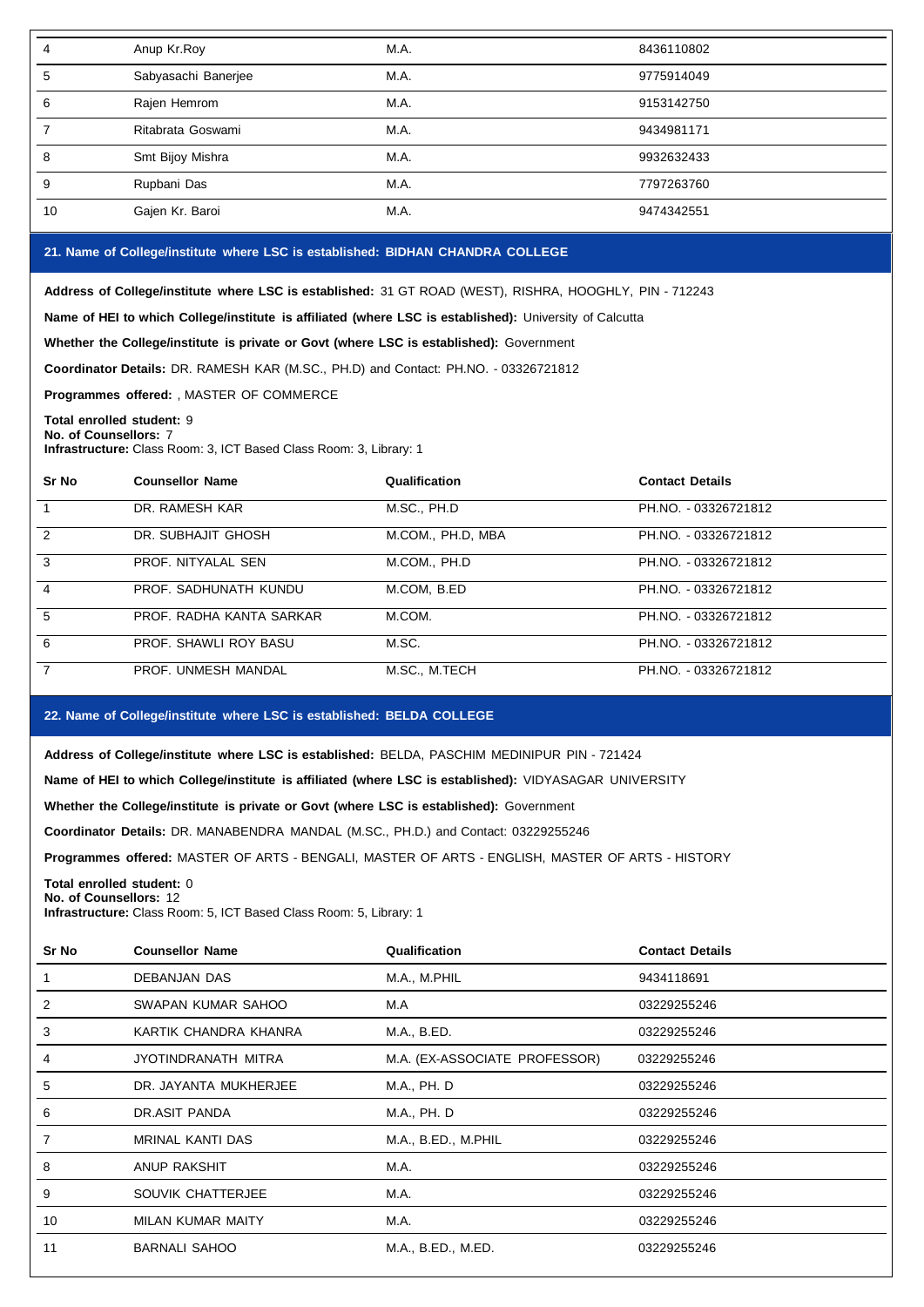| 12                                                                                                                                                                                                 | SAGAR CHAKRABORTY                                                                                                                                                                                                                                                                                                                                                                                                                                                    | M.A           | 03229255246            |  |  |  |
|----------------------------------------------------------------------------------------------------------------------------------------------------------------------------------------------------|----------------------------------------------------------------------------------------------------------------------------------------------------------------------------------------------------------------------------------------------------------------------------------------------------------------------------------------------------------------------------------------------------------------------------------------------------------------------|---------------|------------------------|--|--|--|
|                                                                                                                                                                                                    | 23. Name of College/institute where LSC is established: INSTITUTE OF GENETIC ENGINEERING                                                                                                                                                                                                                                                                                                                                                                             |               |                        |  |  |  |
|                                                                                                                                                                                                    | Address of College/institute where LSC is established: BADHU, KOLKATA - 700128                                                                                                                                                                                                                                                                                                                                                                                       |               |                        |  |  |  |
|                                                                                                                                                                                                    | Name of HEI to which College/institute is affiliated (where LSC is established): UNIVERSITY OF KALYANI                                                                                                                                                                                                                                                                                                                                                               |               |                        |  |  |  |
|                                                                                                                                                                                                    | Whether the College/institute is private or Govt (where LSC is established): Private                                                                                                                                                                                                                                                                                                                                                                                 |               |                        |  |  |  |
|                                                                                                                                                                                                    | Coordinator Details: PROF. AMIT CHAKRAVARTY (M.SC., PH.D.) and Contact: 03325260051                                                                                                                                                                                                                                                                                                                                                                                  |               |                        |  |  |  |
|                                                                                                                                                                                                    | <b>Programmes offered: MASTER OF SCIENCE - ENVIRONMENTAL SCIENCE</b>                                                                                                                                                                                                                                                                                                                                                                                                 |               |                        |  |  |  |
| Total enrolled student: 0<br>No. of Counsellors: 3                                                                                                                                                 | <b>Infrastructure:</b> Class Room: 3, ICT Based Class Room: 3, Library: 1, Laboratory: 2                                                                                                                                                                                                                                                                                                                                                                             |               |                        |  |  |  |
| Sr No                                                                                                                                                                                              | <b>Counsellor Name</b>                                                                                                                                                                                                                                                                                                                                                                                                                                               | Qualification | <b>Contact Details</b> |  |  |  |
| 1                                                                                                                                                                                                  | Dr. Swagata Bose                                                                                                                                                                                                                                                                                                                                                                                                                                                     | M.Sc., Ph.D.  | 03325260051            |  |  |  |
| 2                                                                                                                                                                                                  | Dr. Rahul Kumar Dutta                                                                                                                                                                                                                                                                                                                                                                                                                                                | M.Sc., Ph.D.  | 03325260051            |  |  |  |
| 3                                                                                                                                                                                                  | Ms. Payel Sutradhar                                                                                                                                                                                                                                                                                                                                                                                                                                                  | M.Sc.         | 03325260051            |  |  |  |
|                                                                                                                                                                                                    | 24. Name of College/institute where LSC is established: CHARUCHANDRA COLLEGE                                                                                                                                                                                                                                                                                                                                                                                         |               |                        |  |  |  |
|                                                                                                                                                                                                    | Address of College/institute where LSC is established: 22, LAKE ROAD, KOLKATA - 700029<br>Name of HEI to which College/institute is affiliated (where LSC is established): CALCUTTA UNIVERSITY<br>Whether the College/institute is private or Govt (where LSC is established): Government<br>Coordinator Details: DR. SATRAJIT GHOSH (M.SC., PH.D.) and Contact: 03324663771<br><b>Programmes offered:</b> , MASTER OF SCIENCE - CHEMISTRY, MASTER OF ARTS - ENGLISH |               |                        |  |  |  |
| Total enrolled student: 0<br>No. of Counsellors: 10                                                                                                                                                | Infrastructure: Class Room: 4, ICT Based Class Room: 4, Library: 1, Laboratory: 2                                                                                                                                                                                                                                                                                                                                                                                    |               |                        |  |  |  |
| Sr No                                                                                                                                                                                              | <b>Counsellor Name</b>                                                                                                                                                                                                                                                                                                                                                                                                                                               | Qualification | <b>Contact Details</b> |  |  |  |
| 1                                                                                                                                                                                                  | PROF. SUDIP KUMAR DAS                                                                                                                                                                                                                                                                                                                                                                                                                                                | Ph.D          | 03324663771            |  |  |  |
| 2                                                                                                                                                                                                  | DR. TAPAS ROY CHOWDHURY                                                                                                                                                                                                                                                                                                                                                                                                                                              | M.Sc., Ph.D   | 03324663771            |  |  |  |
| 3                                                                                                                                                                                                  | PROF. RAMKRISHNA DAS                                                                                                                                                                                                                                                                                                                                                                                                                                                 | M.Sc., Ph.D   | 03324663771            |  |  |  |
| 4                                                                                                                                                                                                  | DR. SAMIRAN HALDER                                                                                                                                                                                                                                                                                                                                                                                                                                                   | M.Sc., Ph.D   | 03324663771            |  |  |  |
| 5                                                                                                                                                                                                  | DR. SWAPAN KUMAR BISWAS                                                                                                                                                                                                                                                                                                                                                                                                                                              | M.Sc., Ph.D   | 03324663771            |  |  |  |
| 6                                                                                                                                                                                                  | DR. ATANU MITRA                                                                                                                                                                                                                                                                                                                                                                                                                                                      | M.Sc., Ph.D   | 03324663771            |  |  |  |
| 7                                                                                                                                                                                                  | DR. PARTHASARATHI ROY                                                                                                                                                                                                                                                                                                                                                                                                                                                | M.Sc., Ph.D   | 03324663771            |  |  |  |
| 8                                                                                                                                                                                                  | MR. SUJIT CHATTERJEE                                                                                                                                                                                                                                                                                                                                                                                                                                                 | M.Sc.         | 03324663771            |  |  |  |
| 9                                                                                                                                                                                                  | DR. PARIMAL ROUTH                                                                                                                                                                                                                                                                                                                                                                                                                                                    | M.Sc., Ph.D   | 03324663771            |  |  |  |
| 10                                                                                                                                                                                                 | DR. TAPAS GHORAI                                                                                                                                                                                                                                                                                                                                                                                                                                                     | M.Sc., Ph.D   | 03324663771            |  |  |  |
|                                                                                                                                                                                                    | 25. Name of College/institute where LSC is established: SOVARANI MEMORIAL COLLEGE                                                                                                                                                                                                                                                                                                                                                                                    |               |                        |  |  |  |
| Address of College/institute where LSC is established: AGATBALLAVPUR, HOWRAH, PIN - 711408<br>Name of HEI to which College/institute is affiliated (where LSC is established): CALCUTTA UNIVERSITY |                                                                                                                                                                                                                                                                                                                                                                                                                                                                      |               |                        |  |  |  |

**Whether the College/institute is private or Govt (where LSC is established):** Government

**Coordinator Details:** DR. KALYAN KUMAR MANDAL (M.SC., B.ED., PH.D.) and Contact: 03214255038

**Programmes offered:** , MASTER OF ARTS - BENGALI, MASTER OF ARTS - ENGLISH, MASTER OF ARTS - HISTORY

**Total enrolled student:** 0 **No. of Counsellors:** 5

**Infrastructure:** Class Room: 5, ICT Based Class Room: 5, Library: 1

| <b>Sr No</b> | <b>Counsellor Name</b> | Qualification               | <b>Contact Details</b> |
|--------------|------------------------|-----------------------------|------------------------|
|              | DR. SUSANTA KR. MRIDHA | M.A., B.Ed., Ph.D. P.R.C.N. | 9836050650             |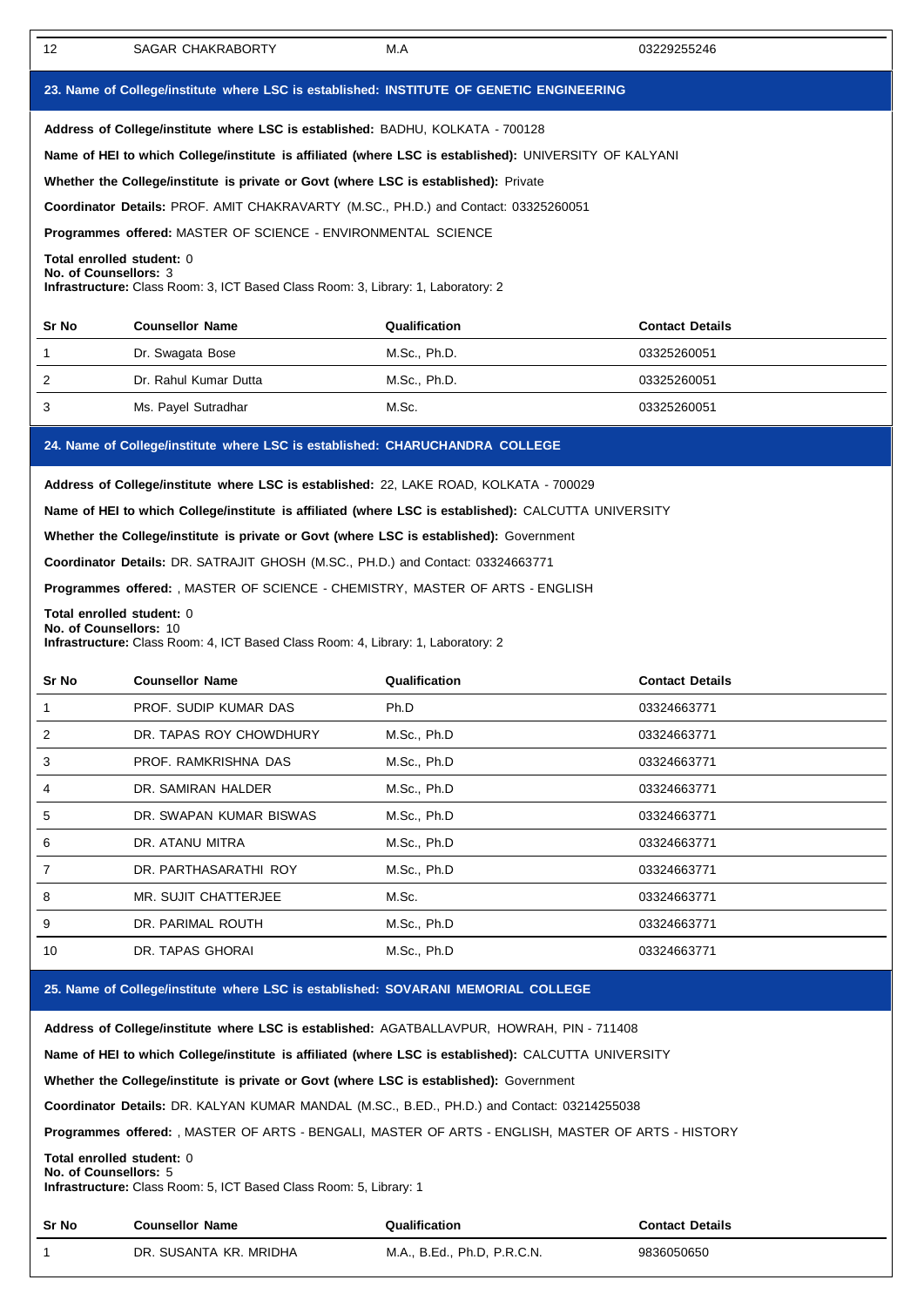| MR. ASHISH CHAKRABORTY | M.A., B.Ed.         | 9093293024 |
|------------------------|---------------------|------------|
| MR. SANJOY MALIK       | M.A., M.Phil, B.Ed. | 8777398730 |
| MR. SANJIB THAPA       | M.A.                | 7001670096 |
| MR. DINESH DUTTA       | M.A., M.Phil        | 8420407642 |

## **26. Name of College/institute where LSC isestablished: RAMNAGAR COLLEGE**

**Address of College/institute where LSC isestablished:** DEPAL, PURBA MEDINIPUR, PIN - 721453

**Name of HEI to which College/institute is affiliated (where LSC is established):** VIDYASAGAR UNIVERSITY

**Whether the College/institute is private or Govt (where LSC is established):** Government

**Coordinator Details:** DR. ANANTA MOHAN MISHRA (M.COM, PH.D.) and Contact: 03220634241

**Programmes offered:** MASTER OF ARTS - BENGALI, MASTER OF ARTS - ENGLISH, MASTER OF ARTS - HISTORY, MASTER OF ARTS - **SANSKRIT** 

## **Total enrolled student:** 30

**No. of Counsellors:** 15

**Infrastructure:** Class Room: 6, ICT Based Class Room: 6, Library: 1

| Sr No | <b>Counsellor Name</b>     | Qualification      | <b>Contact Details</b> |
|-------|----------------------------|--------------------|------------------------|
|       | DR. LIPIKA PANDA           | M.A., Ph.D         | 9733058344             |
| 2     | <b>MR. KHOKAN SING</b>     | M.A.               | 9647835953             |
| 3     | DR. BHUTAN CHANDRA GHOSH   | M.A., Ph.D         | 9434515215             |
| 4     | DR. GITALI PANDA           | M.A., Ph.D         | 9475890901             |
| 5     | DR. SUTANU KUMAR MAHAPATRA | M.A., Ph.D         | 7384321771             |
| 6     | MR. SUBRATA BARMAN         | M.A.               | 9547279463             |
| 7     | MR. BARUN KUMAR DAS        | M.A.               | 9090828262             |
| 8     | MR. MUKTESWAR DAS          | M.A.               | 9547509866             |
| 9     | MR. VIVEKANANDA HALDAR     | M.A., M.Phil       | 9547304015             |
| 10    | DR. LAKSHMAN OJHA          | M.A., Ph.D         | 9733037661             |
| 11    | MR. SANTIGOPAL GIRI        | M.A.               | 9064102506             |
| 12    | CAP. DR. NARANARAYAN DASH  | M.A., M.Phil, Ph.D | 9732634227             |
| 13    | MR. SUREN KUMAR MAHAPATRA  | M.A., M.Phil       | 9040807701             |
| 14    | MR. BISWARUP PANIGRAHI     | M.A.               | 8781143900             |
| 15    | DR. MANORANJAN DASH        | M.A., Ph.D         | 9775639310             |

**27. Name of College/institute where LSC isestablished: VIDYASAGAR EVENING COLLEGE**

**Address of College/institute where LSC isestablished:** 39 SANKAR GHOSH LANE,KOLKATA - 700006

**Name of HEI to which College/institute is affiliated (where LSC is established):** CALCUTTA UNIVERSITY

**Whether the College/institute is private or Govt (where LSC is established):** Government

**Coordinator Details:** DR. RAMSWARUP GANGOPADHYAY (M.SC., PH.D.) and Contact: 9433724454

**Programmes offered:** , MASTER OF SCIENCE - DIETETICS AND COMMUNITY NUTRITION MANAGEMENT

**Total enrolled student:** 0 **No. of Counsellors:** 3

**Infrastructure:** Class Room: 3, ICT Based Class Room: 3, Library: 1, Laboratory: 2

| Sr No | <b>Counsellor Name</b> | Qualification      | <b>Contact Details</b>  |
|-------|------------------------|--------------------|-------------------------|
|       | Dr. Aindrila Das       | M.Sc.; B.Ed.; PhD. | 9433518108              |
|       | Dr. Sudipta Pal        | M.Sc.; PhD.        | 9433183527 / 9433183528 |
| 3     | Dr. Kalpana Roy        | M.Sc.; PhD.        | 9432640213 / 9051606924 |

**28. Name of College/institute where LSC isestablished: CALCUTTA GIRLS` COLLEGE**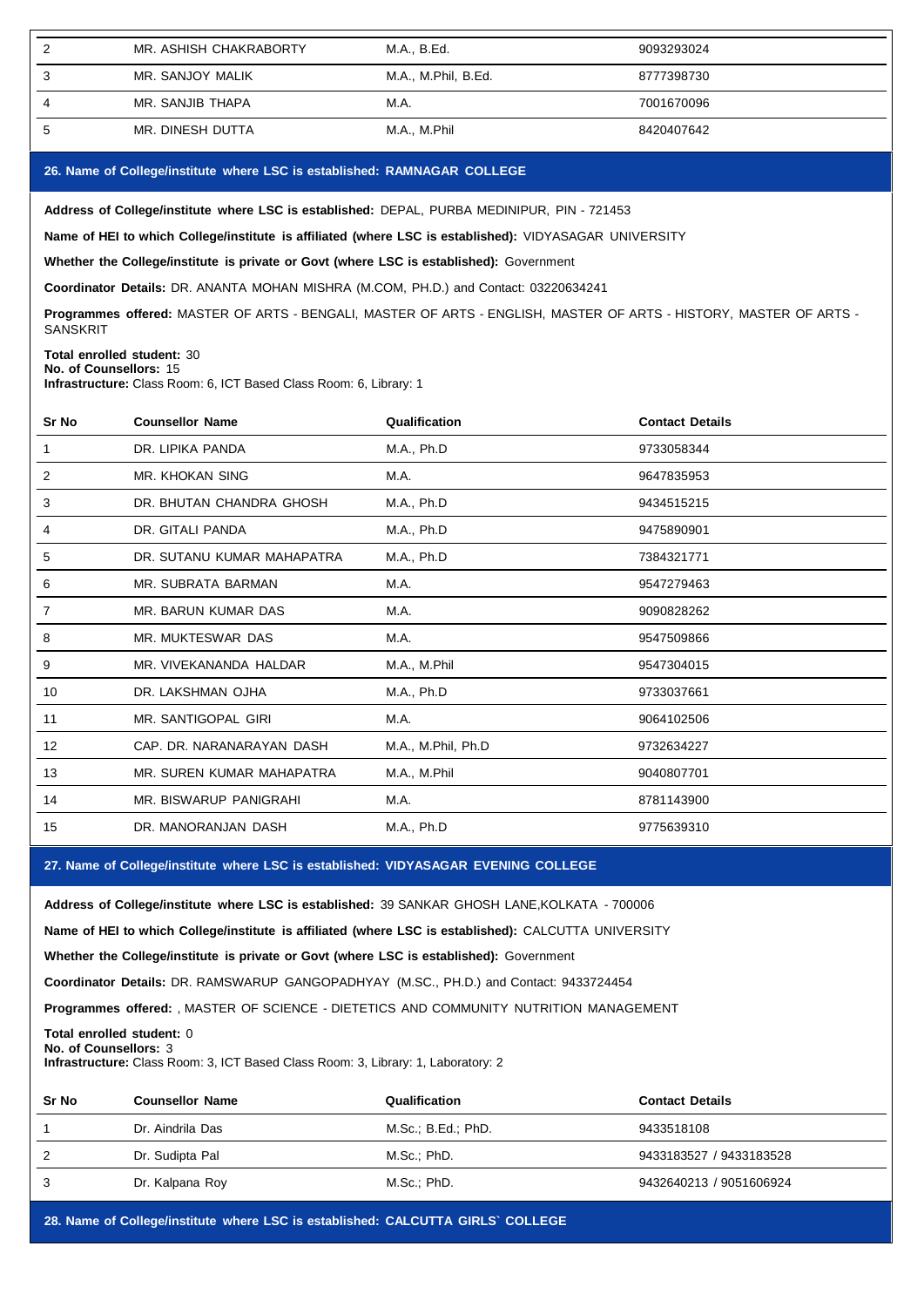**Address of College/institute where LSC is established:** 3 Goaltuli Lane, Kolkata - 700013, West Bengal, India.

**Name of HEI to which College/institute is affiliated (where LSC isestablished):** CALCUTTA UNIVERSITY

**Whether the College/institute is private or Govt (where LSC isestablished):** Government

**Coordinator Details:** DR. SATYA UPADHYAYA (M.A., PH.D.) and Contact: 03324450414

**Programmes offered:** , MASTER OF ARTS - BENGALI, MASTER OF COMMERCE, MASTER OF ARTS - ENGLISH, MASTER OF ARTS - HISTORY, MASTER OF ARTS - POLITICAL SCIENCE

#### **Total enrolled student:** 101 **No. of Counsellors:** 14

**Infrastructure:** Class Room: 7, ICT Based Class Room: 7, Library: 1

| Sr No          | <b>Counsellor Name</b>      | Qualification      | <b>Contact Details</b>       |
|----------------|-----------------------------|--------------------|------------------------------|
|                | Supritha Mukhopadhyaya      | M.A.               | golpo_kobita@yahoo.in        |
| $\overline{2}$ | Juthika Panday              | M.A.               | juthipanday@gmail.com        |
| 3              | Subham Kansabanik           | M.A.               | subhamkansabanik02@gmail.com |
| 4              | Dr. Suparna Bhattacharya    | M.A., PH.D         | 9suparna9@gmail.com          |
| 5              | Dr. Sankar Sen              | M.A., PH.D         | 03324450414                  |
| 6              | Miss Aishwarya Das Gupta    | M.A.               | 03324450414                  |
| 7              | Mr. Sagnik Chakraborty      | M.A.               | 03324450414                  |
| 8              | DR. TAPAN KUMAR CHATTERJEEE | M.A., PH.D         | 9831331851                   |
| 9              | DR.BUBAI BAG                | M.A., M.PHIL, PH.D | 9830628162                   |
| 10             | DR.INDRA KUMAR MISTRI       | M.A., PH.D         | 9163657749                   |
| 11             | Mr. RATHINDRANATH CHAUDHURI | M.A.               | 9874580998                   |
| 12             | DR. PROSENJIT MUKHERJEE     | M.COM., PH.D       | 9830158191                   |
| 13             | DR. JAYANTANATH KUNDU       | M.COM., PH.D       | 9433469051                   |
| 14             | DR.PRABIR KUMAR SANKI       | M.COM., PH.D       | 9434805562                   |

## **29. Name of College/institute where LSC isestablished: BARRACKPUR RASTRAGURU SURENDRANATH COLLEGE**

**Address of College/institute where LSC is established:** 6, RIVER SIDE ROAD AND 85, MIDDLE ROAD, BARRACKPUR, KOLKATA - 700120

**Name of HEI to which College/institute is affiliated (where LSC isestablished):** WEST BENGAL STATE UNIVERSITY

**Whether the College/institute is private or Govt (where LSC isestablished):** Government

**Coordinator Details:** DR. MONOJIT RAY (M.SC., PH.D.) and Contact: 03325928855

**Programmes offered:** , MASTER OF ARTS - BENGALI, MASTER OF COMMERCE, MASTER OF ARTS - ENGLISH, MASTER OF ARTS - HISTORY, MASTER OF SCIENCE - ENVIRONMENTAL SCIENCE

#### **Total enrolled student:** 21

**No. of Counsellors:** 36 **Infrastructure:** Class Room: 7, ICT Based Class Room: 7, Library: 1, Laboratory: 2

| Sr No          | <b>Counsellor Name</b>       | Qualification | <b>Contact Details</b> |
|----------------|------------------------------|---------------|------------------------|
|                | DR. MONOJIT RAY              | M.SC., PH.D   | 9433351020             |
| 2              | SMT. SUMANA CHAKRABORTY      | M.SC.         | 9330815991             |
| 3              | SHRI ANIRBAN BISWAS          | M.SC.         | 9735050085             |
| 4              | SUBRATA RAY                  | M.COM, M.PHIL | 9433168981             |
| 5              | ANIRBAN CHAKRABARTY          | M.SC., MPHIL  | 9874570359             |
| 6              | <b>ARIJIT CHAUDHURI</b>      | M.SC.         | 9932133313             |
| $\overline{7}$ | <b>MARAN BANDHU MAJUMDER</b> | M.A           | 9831848163             |
| 8              | DR. SANDIP PAL               | M.SC, PH.D    | 9831394021             |
| 9              | DR. DEBRATNA MUKHOPADHYAY    | M.SC, PH.D    | 9002020711             |
| 10             | DR. SUJATA DE CHAUDHURI      | M.SC, PH.D    | 8583052958             |
| 11             | SMT. SUVASREE BASU           | M.SC.         | 9874428766             |
| 12             | DR. DEBAPRASHAD SARKAR       | M.SC, PH.D    | 9231613402             |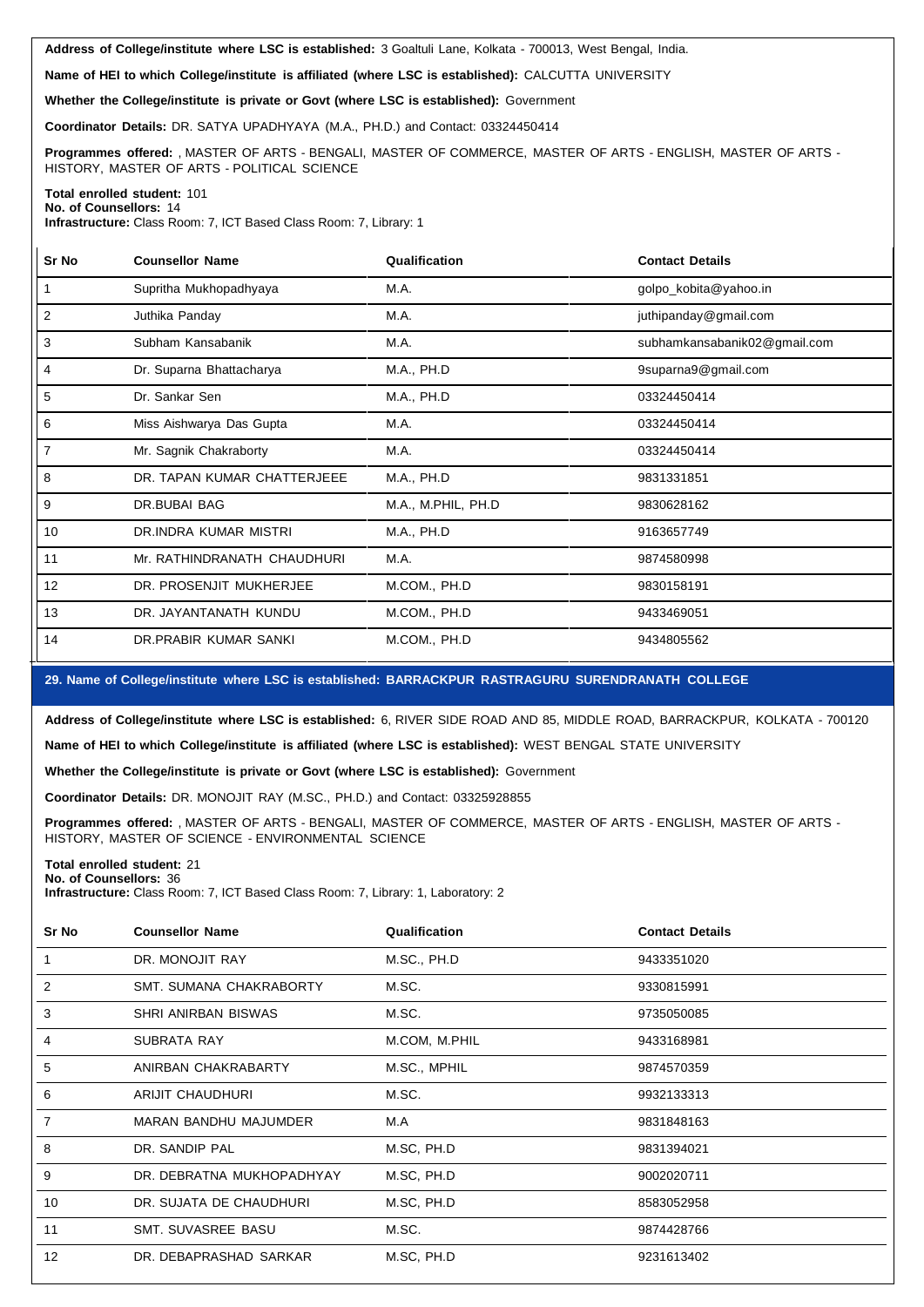| 13 | DR. PAPRI SAHA             | M.SC, PH.D    | 7890502484 |
|----|----------------------------|---------------|------------|
| 14 | DR. AJAY KUMAR MANDAL      | M.SC, PH.D    | 9830650451 |
| 15 | PHULEN MAHATO              | M.SC.         | 9432116707 |
| 16 | DR. SUTRIPTA SARKAR        | M.SC, PH.D    | 9433430019 |
| 17 | DR. SURAJ SK.              | M.SC, PH.D    | 8509506931 |
| 18 | <b>TAPASH DEBNATH</b>      | M.SC.         | 7478760458 |
| 19 | SMT. SANDHYA DUTTA         | M.SC.         | 9163280701 |
| 20 | DEBIPRASAD BHATTACHARYA    | M.SC, M.TECH  | 9903759993 |
| 21 | <b>SELIM MONDAL</b>        | M.SC.         | 9733552510 |
| 22 | DR. SUTAPA GHOSH DASTIDAR  | M.A, PH.D     | 6289550570 |
| 23 | SMT. DEBAMITA BHATTACHARYA | M.A.          | 9007667140 |
| 24 | SOURAV BERA                | M.A.          | 7436476858 |
| 25 | DEBASISH SENGUPTA          | M.A.          | 9830279151 |
| 26 | DR. PUSPA BAIRAGYA         | M.A, PH.D     | 9477253124 |
| 27 | DR. DIPAK CHOWDHURI        | M.A, PH.D     | 9831684733 |
| 28 | DR. DITI ROY               | M.A, PH.D     | 9830289530 |
| 29 | PIJUSH NANDI               | M.A.          | 9564830169 |
| 30 | MRIDUL DUTTA ROY           | M.A.          | 9477065095 |
| 31 | <b>GALIVE IQUEBAL</b>      | M.COM, M.PHIL | 9830368669 |
| 32 | SOUMYA GANGULY             | M.COM.        | 9903245953 |
| 33 | ANKITA GHOSH               | M.COM.        | 8777861001 |
| 34 | ALANKRITA DUTTA            | M.COM.        | 9831714162 |
| 35 | ANIMESH CHAKRABORTY        | M.COM.        | 9836027942 |
| 36 | ANIMESH MONDAL             | M.A.          | 9830016695 |
|    |                            |               |            |

# **30. Name of College/institute where LSC isestablished: SHIBPUR DINABANDHOO INSTITUTION**

**Address of College/institute where LSC isestablished:** 412/1 GT ROAD (SOUTH), HOWRAH, PIN - 711102

**Name of HEI to which College/institute is affiliated (where LSC is established):** CALCUTTA UNIVERSITY

**Whether the College/institute is private or Govt (where LSC is established):** Government

**Coordinator Details:** DR. BHASKAR PURKAYASTHA (M.COM., LLB, PH.D.) and Contact: 03326880496

**Programmes offered:** MASTER OF SCIENCE - CHEMISTRY, MASTER OF SCIENCE - ENVIRONMENTAL SCIENCE

**Total enrolled student:** 7 **No. of Counsellors:** 9

**Infrastructure:** Class Room: 4, ICT Based Class Room: 4, Library: 1, Laboratory: 4

| Sr No | <b>Counsellor Name</b>  | Qualification | <b>Contact Details</b> |
|-------|-------------------------|---------------|------------------------|
|       | Ashis Kumar Das         | M.Sc.         | 03326880496            |
| 2     | Dr. Partha Sarathi Guin | M.Sc., Ph.D   | 03326880496            |
| 3     | Dr. Arpita Biswas       | M.Sc., Ph.D   | 03326880496            |
| 4     | Dr. Arup Dutta          | M.Sc., Ph.D   | 03326880496            |
| 5     | Dr. Sanjoy Roy          | M.Sc., Ph.D   | 03326880496            |
| 6     | Dr. Simanta Kundu       | M.Sc., Ph.D   | 03326880496            |
|       | Dr. Subhendu Mazumdar   | M.Sc., Ph.D   | 03326880496            |
| 8     | Subrata Karmakar        | M.Sc.         | 03326880496            |
| 9     | Sucheta Das             | M.Sc., M.PHIL | 03326880496            |

**31. Name of College/institute where LSC isestablished: SYAMAPRASAD COLLEGE**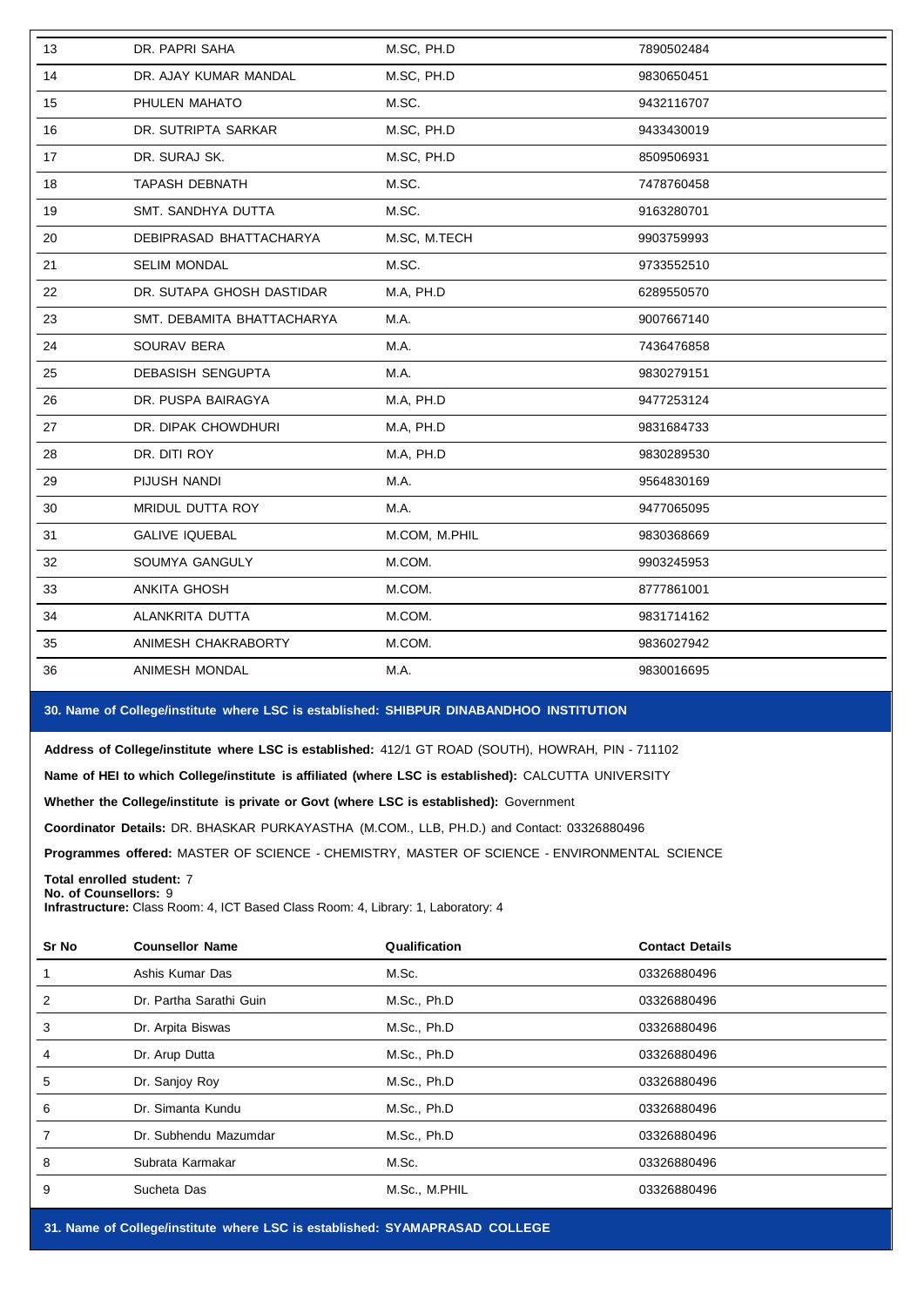**Address of College/institute where LSC is established:** 92, S.P. MUKHERJEE ROAD, KOLKATA - 700026

**Name of HEI to which College/institute is affiliated (where LSC isestablished):** CALCUTTA UNIVERSITY

**Whether the College/institute is private or Govt (where LSC isestablished):** Government

**Coordinator Details:** DR. SUBIRES BHATTACHARYA (M.SC., PH.D.) and Contact: 03324557671

**Programmes offered:** , MASTER OF ARTS - BENGALI, MASTER OF COMMERCE, MASTER OF ARTS - ENGLISH, MASTER OF ARTS - HISTORY, MASTER OF ARTS - POLITICAL SCIENCE, MASTER OF SCIENCE - ENVIRONMENTAL SCIENCE

#### **Total enrolled student:** 0 **No. of Counsellors:** 18

**Infrastructure:** Class Room: 8, ICT Based Class Room: 8, Library: 1, Laboratory: 2

| Sr No          | <b>Counsellor Name</b>  | Qualification        | <b>Contact Details</b> |
|----------------|-------------------------|----------------------|------------------------|
| $\mathbf{1}$   | Dr. Chandrabali Dutta   | M.A, Ph.D            | 03324557671            |
| 2              | Indrani Mukherjee       | M.A. M.PHIL          | 03324557671            |
| 3              | Dr. Uttam Kumar Biswas  | M.A. Ph.D            | 03324557671            |
| 4              | Debashis Mandal         | M.A                  | 03324557671            |
| 5              | Saheb Hembrom           | M.A, M.Phil, B.Ed    | 03324557671            |
| 6              | Dr. Suchismita Biswas   | M.A, M.Phil, D.E.L.T | 03324557671            |
| $\overline{7}$ | Anjana Deb              | M.A, M.Phil          | 03324557671            |
| 8              | Lopita Chakraborty      | M.A, M.Phil, B.Ed    | 03324557671            |
| 9              | Abdus Selim             | M.A, M.Phil, B.Ed    | 03324557671            |
| 10             | Binayak Bandhyopadhyay  | M.A                  | 03324557671            |
| 11             | Dr. Susmita Mukherjee   | M.A, Ph.D            | 03324557671            |
| 12             | Saheed Hossain          | M.A                  | 03324557671            |
| 13             | Arunita Chandra         | M.A                  | 03324557671            |
| 14             | Tilottama Mukherjee     | M.A                  | 03324557671            |
| 15             | Debasree Mukherjee      | M.A                  | 03324557671            |
| 16             | Sri Ajay Kumar Ganguly  | M.com                | 03324557671            |
| 17             | Sri Suraj Bhattacharyya | M.com                | 03324557671            |
| 18             | Sri Tapas Kumar Ghosh   | M.com                | 03324557671            |

## **32. Name of College/institute where LSC isestablished: DR. KANAILAL BHATTACHARYA COLLEGE**

**Address of College/institute where LSC is established:** RAMRAJATALA, HOWRAH PIN- 711104

**Name of HEI to which College/institute is affiliated (where LSC isestablished):** CALCUTTA UNIVERSITY

**Whether the College/institute is private or Govt (where LSC isestablished):** Government

**Coordinator Details:** DR. KAUSTUBH LAHIRI (M.SC., PH.D) and Contact: 03326272490

**Programmes offered:** , MASTER OF ARTS - BENGALI, MASTER OF COMMERCE, MASTER OF ARTS - ENGLISH, MASTER OF ARTS - HISTORY, MASTER OF ARTS - POLITICAL SCIENCE, MASTER OF ARTS - SANSKRIT, MASTER OF SCIENCE - ENVIRONMENTAL SCIENCE, MASTER OF SCIENCE - DIETETICS AND COMMUNITY NUTRITION MANAGEMENT

**Total enrolled student:** 86 **No. of Counsellors:** 27

**Infrastructure:** Class Room: 10, ICT Based Class Room: 10, Library: 1, Laboratory: 4

| <b>Counsellor Name</b> | Qualification           | <b>Contact Details</b> |
|------------------------|-------------------------|------------------------|
| Dr. Debesh Acharya     | M.A. Ph.D               | 9051574761             |
| Dr. Mantu Bisawas      | M.A B.Ed, M.Phill. Ph.D | 9051923727             |
| Dr. Paramesh Acharya   | M.A. Ph.D               | 9434805369             |
| Dr. Bhaskar khanra     | M.A. Ph.D               | 9163274878             |
| Dr. Akram Ali Hossain  | M.A. Ph.D               | 9874468310             |
| Amiya Kumar Jana       | M.A. M.Phill.           | 7872523733             |
| Saranya Sen            | M.A                     | 9830523581             |
|                        |                         |                        |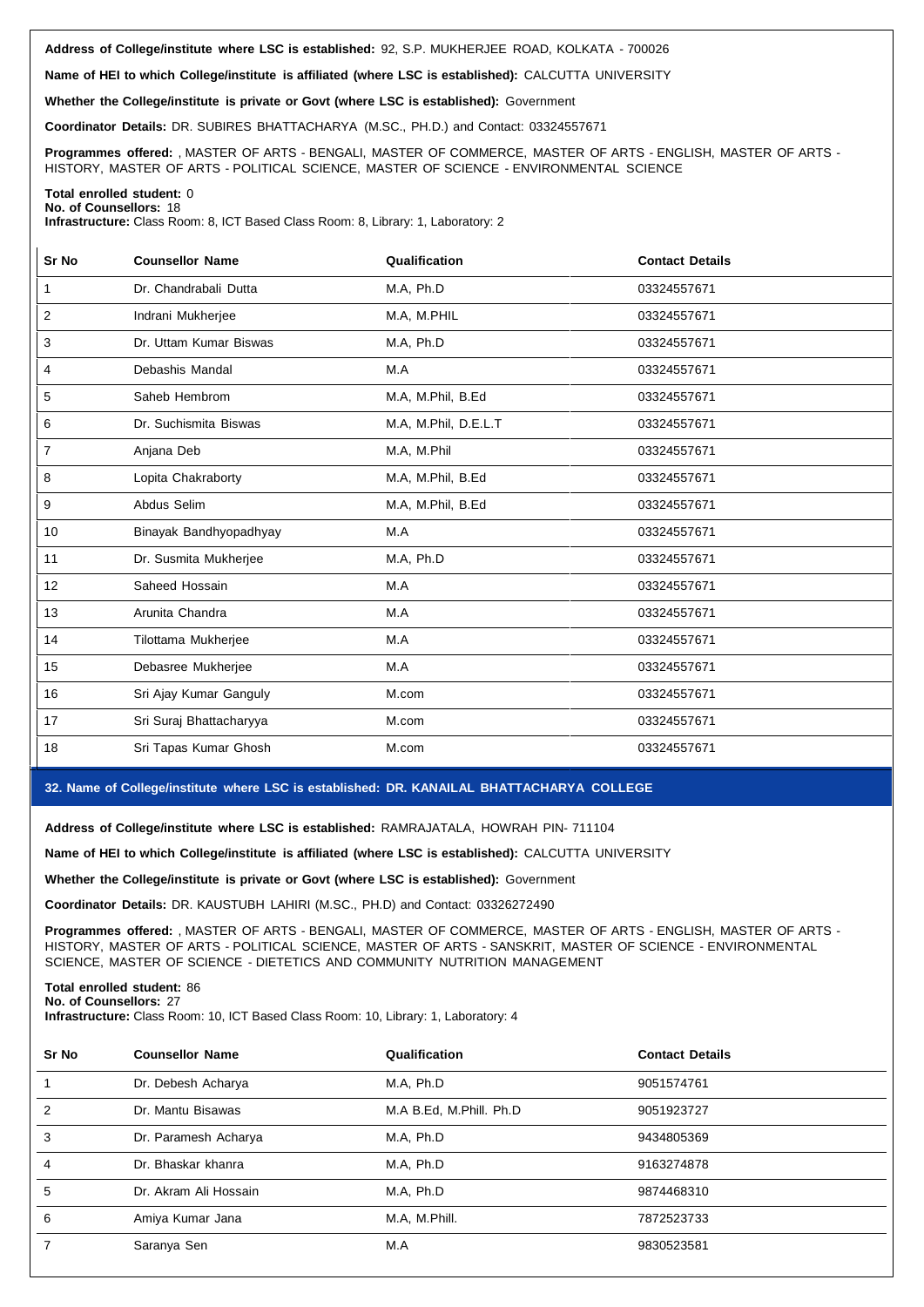| 8  | Soument Chakaraborty       | M.A               | 8910874121 |
|----|----------------------------|-------------------|------------|
| 9  | Dr. Sailen Kr. Bag         | M.A, Ph.D         | 9477943708 |
| 10 | Dr. Ananada Gopal Gupta    | M.A, Ph.D         | 9432291439 |
| 11 | Dr. Tapan Kr. Chatterjee   | M.A, Ph.D         | 9831331851 |
| 12 | Dr. Prasanta Mondal        | M.A. Ph.D         | 8777375605 |
| 13 | Prof. Narayan Chandra Adok | M.A. M.Phill      | 9564019085 |
| 14 | Dipankar Chattopadhyay     | M.A.              | 8777292590 |
| 15 | Anasua Chatterjee          | M.A.              | 9831510051 |
| 16 | Dr. Pinaki Das             | M.Sc. Ph.D        | 9732503212 |
| 17 | Dr. Brojoboallav Pal       | M.Com, MBA, Ph.D. | 8900163078 |
| 18 | Dr. Pranam Dhar            | M.Com, Ph.D       | 9830071587 |
| 19 | Dipak Kr. Samanta          | M.Com             | 9474066744 |
| 20 | Dr. Debobrata Jana         | M.Com, Ph.D       | 9800464826 |
| 21 | Dr. A. M. Chandra          | M.Sc. Ph.D        | 9830140654 |
| 22 | Dr. Tushar Ghosg           | M.Sc. Ph.D        | 9433251974 |
| 23 | Dr. Sankrashis Mukharjee   | M.Sc. Ph.D        | 9339873011 |
| 24 | Dr. Prakash Chandra Dhara  | M.Sc. Ph.D        | 8373063906 |
| 25 | Madhumita Debnath          | M.Sc.             | 9434119389 |
| 26 | Subrat Bag                 | M.Sc.             | 9475083833 |
| 27 | Prof. Bithi Sarkar         | M.Sc. Ph.D        | 9830783907 |

# **33. Name of College/institute where LSC isestablished: ULUBERIA COLLEGE**

**Address of College/institute where LSC is established:** ULUBERIA, HOWRAH PIN -711315

**Name of HEI to which College/institute is affiliated (where LSC isestablished):** CALCUTTA UNIVERSITY

**Whether the College/institute is private or Govt (where LSC isestablished):** Government

**Coordinator Details:** DR. DEBASISH PAL (M.COM, PH.D) and Contact: 03326610322

**Programmes offered:** , MASTER OF ARTS - BENGALI, MASTER OF COMMERCE, MASTER OF ARTS - ENGLISH, MASTER OF ARTS - HISTORY, MASTER OF ARTS - SANSKRIT, MASTER OF SCIENCE - ENVIRONMENTAL SCIENCE

**Total enrolled student:** 94 **No. of Counsellors:** 42

**Infrastructure:** Class Room: 8, ICT Based Class Room: 8, Library: 1, Laboratory: 2

| Sr No          | <b>Counsellor Name</b>     | Qualification | <b>Contact Details</b> |
|----------------|----------------------------|---------------|------------------------|
| 1              | <b>BALAI CHANDRA BARUI</b> | M.A.          | 03326610322            |
| 2              | AMZAD HOSSAIN              | M.A.          | 03326610322            |
| 3              | JITESH CH. BARMAN          | <b>M.A.</b>   | 03326610322            |
| 4              | <b>SRIJIT KR.DAS</b>       | M.A.          | 03326610322            |
| 5              | RUPKUMAR BARMAN            | M.A.          | 03326610322            |
| 6              | SAJAHAN ALI KHAN           | M.A.          | 03326610322            |
| $\overline{7}$ | TAPAN KR. BANERJEE         | M.A.          | 03326610322            |
| 8              | RANJASRI GHOSH             | M.A.          | 03326610322            |
| 9              | <b>URBI MUKHOPADDHY</b>    | M.A.          | 03326610322            |
| 10             | Dr.GOUTAM ROY              | M.A, PH.D     | 03326610322            |
| 11             | Dr. MOMOTAJ BEGAM          | M.A, PH.D     | 03326610322            |
| 12             | Dr. CHHANDA GHOSHAL        | M.A, PH.D     | 03326610322            |
| 13             | KESHAB CHANDRA KHANRA      | M.A           | 03326610322            |
| 14             | Dr. KEYA SAMANTA           | M.A, PH.D     | 03326610322            |
| 15             | Dr. BARNALI GHOSH DASTIDAR | M.A, PH.D     | 03326610322            |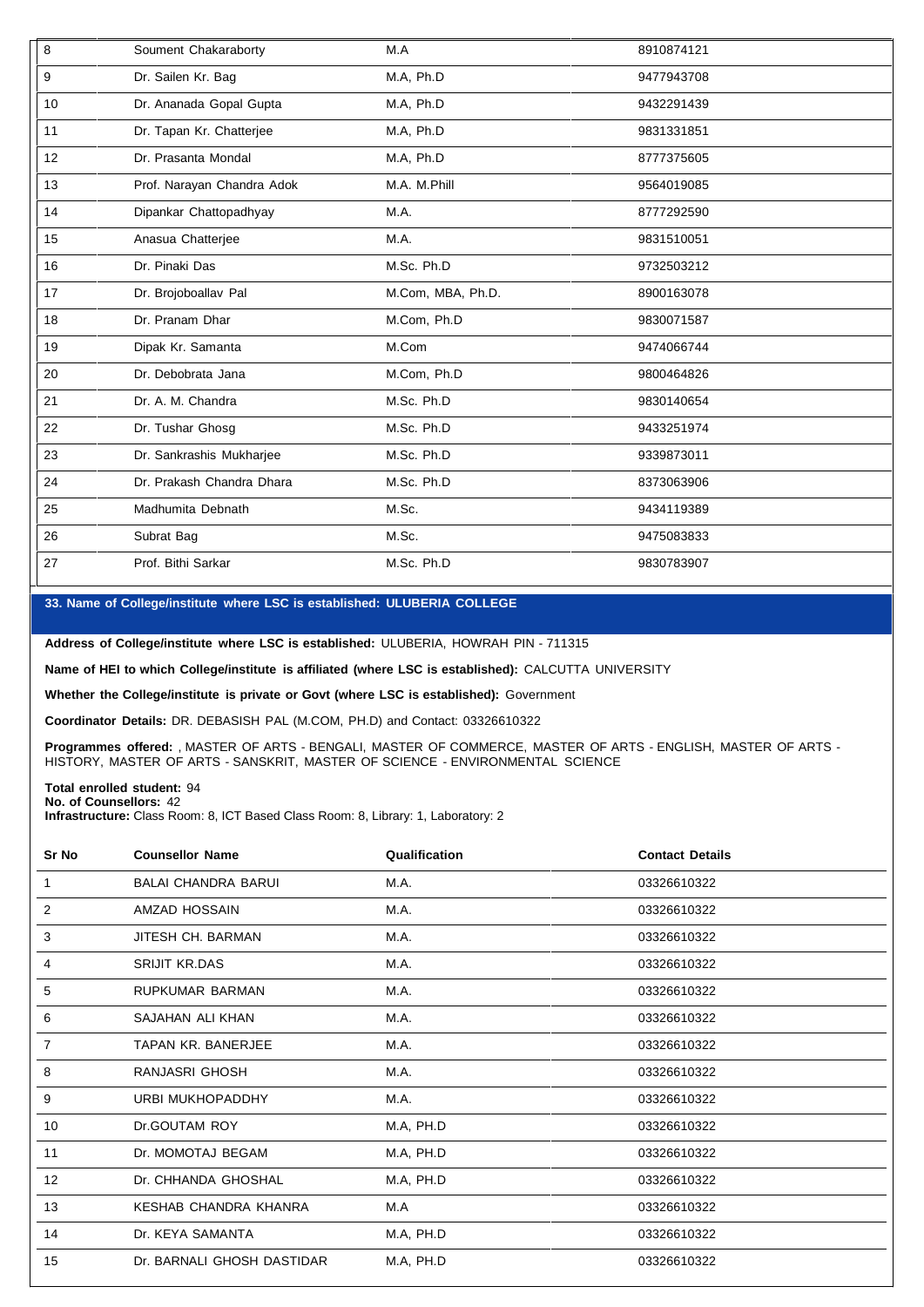| 16 | Dr. SANAT NASKAR           | M.A, PH.D | 03326610322 |
|----|----------------------------|-----------|-------------|
| 17 | Dr. BASANTI BHATTCHARYA    | M.A, PH.D | 03326610322 |
| 18 | Dr. SUVHOMOY GHOSH         | M.A, PH.D | 03326610322 |
| 19 | VASKAR KHARA               | M.A       | 03326610322 |
| 20 | SURANJAN MIDDYA            | M.A.      | 03326610322 |
| 21 | PURNENDU BHATTACHARYA      | M.A.      | 03326610322 |
| 22 | SANDIP DAS                 | M.A.      | 03326610322 |
| 23 | SUDIP SINGHA               | M.A.      | 03326610322 |
| 24 | Dr. AKRAM HOSSIN MOLLA     | M.A, PH.D | 03326610322 |
| 25 | KANAK KANTI BERA           | M.A.      | 03326610322 |
| 26 | <b>BIDHAN CH MITRA</b>     | M.A.      | 03326610322 |
| 27 | DEBJANI MONDAL             | M.A.      | 03326610322 |
| 28 | SUPRIYO DHAR               | M.A.      | 03326610322 |
| 29 | HEMANTA TRIPATHI           | M.A.      | 03326610322 |
| 30 | SWATI SARKAR               | M.A.      | 03326610322 |
| 31 | SURAJIT BANERJEE           | M.A.      | 03326610322 |
| 32 | SK SABIR ALI               | M.A.      | 03326610322 |
| 33 | <b>BHUPEN MONDAL</b>       | M.A.      | 03326610322 |
| 34 | DILIP PANDA                | M.A.      | 03326610322 |
| 35 | PRATAP CHANDRA ROY         | M.A.      | 03326610322 |
| 36 | <b>GOUTAM MISHRA</b>       | M.A.      | 03326610322 |
| 37 | SUBHAMO PAHARI             | M.A.      | 03326610322 |
| 38 | SUSANTA KUMAR BAG          | M.A.      | 03326610322 |
| 39 | PAROMITA DUTTA             | M.COM     | 03326610322 |
| 40 | <b>GOPAL GHOSAL</b>        | M.COM     | 03326610322 |
| 41 | <b>BISWANATH PRAMANICK</b> | M.COM     | 03326610322 |
| 42 | SOMA DUTTA                 | M.COM     | 03326610322 |

**34. Name of College/institute where LSC isestablished: BHAIRAB GANGULY COLLEGE**

**Address of College/institute where LSC is established:** FEEDER ROAD, BELGHORIA, KOLKATA - 700056

**Name of HEI to which College/institute is affiliated (where LSC isestablished):** West Bengal State University

**Whether the College/institute is private or Govt (where LSC isestablished):** Government

**Coordinator Details:** DR. MINAKSHI ROY (M.A., PH.D) and Contact: 03325643191

**Programmes offered:** , MASTER OF ARTS - ENGLISH, MASTER OF ARTS - HISTORY, MASTER OF SCIENCE - DIETETICS AND COMMUNITY NUTRITION MANAGEMENT

**Total enrolled student:** 11 **No. of Counsellors:** 7

**Infrastructure:** Class Room: 5, ICT Based Class Room: 5, Library: 1, Laboratory: 2

| Sr No | <b>Counsellor Name</b>  | Qualification | <b>Contact Details</b> |  |
|-------|-------------------------|---------------|------------------------|--|
|       | MANIDIPA BANERJEE       | M.A.          | 9830339104             |  |
| 2     | <b>PRASENJIT BISWAS</b> | M.A., PH.D    | 9836620443             |  |
| 3     | MAKHLESWAR RAHAMAN      | M.A.          | 9231573670             |  |
| 4     | <b>KRISHANU GHOSH</b>   | M.A.,M.PHIL   | 8697693888             |  |
| 5     | NEEPA BANERJEE          | M.SC.         | 9831732313             |  |
| 6     | SATABDI BHATTACHARJEE   | M.SC.         | 9804451274             |  |
|       | SAMBARAN MONDAL         | M.SC.         | 9002902794             |  |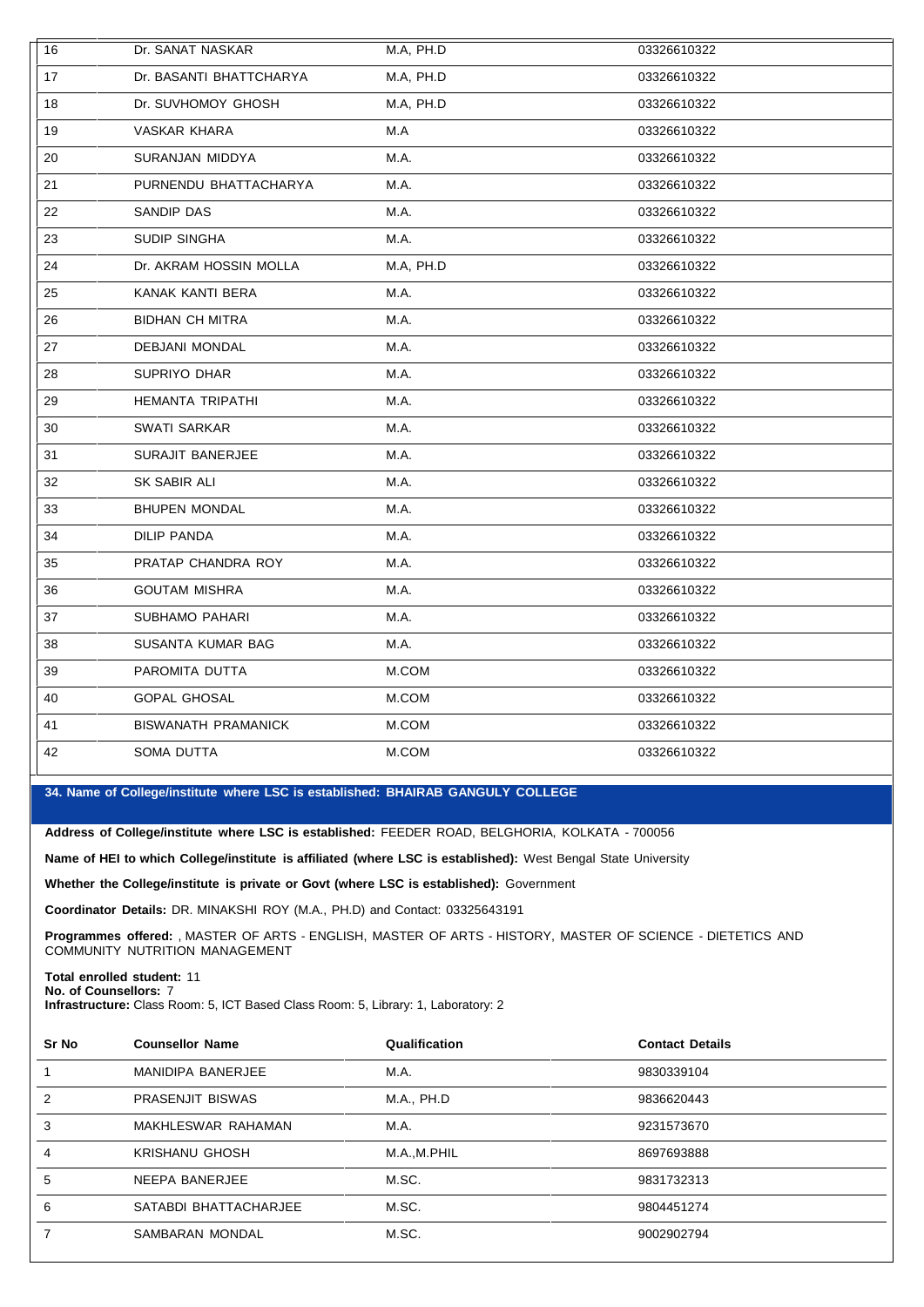**Address of College/institute where LSC isestablished:** 5A, RAJESWAR DASGUPTA ROAD, KOLKATA - 700026

**Name of HEI to which College/institute is affiliated (where LSC is established):** CALCUTTA UNIVERSITY

**Whether the College/institute is private or Govt (where LSC is established):** Government

**Coordinator Details:** DR. SRABANI SARKAR (M.SC, M.PHIL, PH.D) and Contact: 03322262540

**Programmes offered:** MASTER OF COMMERCE, MASTER OF SCIENCE - CHEMISTRY, MASTER OF SCIENCE - ENVIRONMENTAL **SCIENCE** 

**Total enrolled student:** 25 **No. of Counsellors:** 17

**Infrastructure:** Class Room: 5, ICT Based Class Room: 5, Library: 1, Laboratory: 4

| Sr No | <b>Counsellor Name</b>    | Qualification                | <b>Contact Details</b> |
|-------|---------------------------|------------------------------|------------------------|
| 1     | Sri Syamales Maiti        | M.Com. LLB., B.Ed            | 03322262540            |
| 2     | Sm. Anita Chowdhury       | M.Com                        | 03322262540            |
| 3     | Sri. Bappaditya Sahoo     | M.Com., M.Phil               | 03322262540            |
| 4     | Sm. Chandrani Pal         | M.Com., MBA                  | 03322262540            |
| 5     | Sm. Jayita Ganguli        | <b>MCA</b>                   | 03322262540            |
| 6     | Dr. Arpita Bhaumik        | M.Sc., B.Ed., Ph.D.          | 03322262540            |
| 7     | Dr. Dolan Champa Saha     | M.Sc., Ph.D.                 | 03322262540            |
| 8     | Dr. Nandini Bhattacherjee | M.Sc., Ph.D.                 | 03322262540            |
| 9     | Dr. Ujjwal Mandal         | M.Sc., Ph.D.                 | 03322262540            |
| 10    | Dr. Shreedhara Gupta      | M.Sc., Ph.D.                 | 03322262540            |
| 11    | Sri Gautam Bhattacharya   | M.Sc.                        | 03322262540            |
| 12    | Dr. Soma Ganguli          | M.Sc., Ph.D.                 | 03322262540            |
| 13    | Dr. Molly Dutta           | M.Sc., Ph.D.                 | 03322262540            |
| 14    | Sm. Sagarika Mukherjee    | M. Sc., M. Phil., B.Ed.      | 03322262540            |
| 15    | Dr. Sushovan Bera         | M.Sc., M. Phil, Ph.D, F.B.S. | 03322262540            |
| 16    | Sm. Kanika Chatterjee     | M.Sc., LLB                   | 03322262540            |
| 17    | Dr. Ranu Naskar           | M.Sc., Ph.D.                 | 03322262540            |

## **36. Name of College/institute where LSC isestablished: KRISHNA CHANDRA COLLEGE**

**Address of College/institute where LSC isestablished:** HETAMPUR, BIRBHUM PIN - 731124

**Name of HEI to which College/institute is affiliated (where LSC is established):** UNIVERSITY OF BURDWAN

**Whether the College/institute is private or Govt (where LSC is established):** Government

**Coordinator Details:** DR. GOUTAM CHATTERJEE (M.COM, PH.D) and Contact: 03462270236

**Programmes offered:** MASTER OF ARTS - BENGALI, MASTER OF ARTS - ENGLISH, MASTER OF ARTS - HISTORY, MASTER OF ARTS - SANSKRIT, MASTER OF SCIENCE - ENVIRONMENTAL SCIENCE

**Total enrolled student:** 0 **No. of Counsellors:** 20

**Infrastructure:** Class Room: 7, ICT Based Class Room: 7, Library: 1, Laboratory: 2

| Sr No | <b>Counsellor Name</b> | Qualification    | <b>Contact Details</b> |
|-------|------------------------|------------------|------------------------|
| 1     | Dr. Md Alauddin        | M A, Ph.D        | 9474731375             |
| 2     | Dr. Guru Parasad Das   | M A, Ph.D        | 8906936878             |
| 3     | Dr. Dilip Mandal       | M A. Ph.D        | 9475036883             |
| 4     | Dr Tapan Kumar Goswami | M A, B.ED., Ph.D | 9434498604             |
| 5     | Dr. Ajay Saha          | M A, Ph.D        | 03462270236            |
| 6     | Tushar Baran Mondal    | M.A, M.Phill     | 03462270236            |
| 7     | Rajdut Mukherjee       | M.A, M.Phill     | 03462270236            |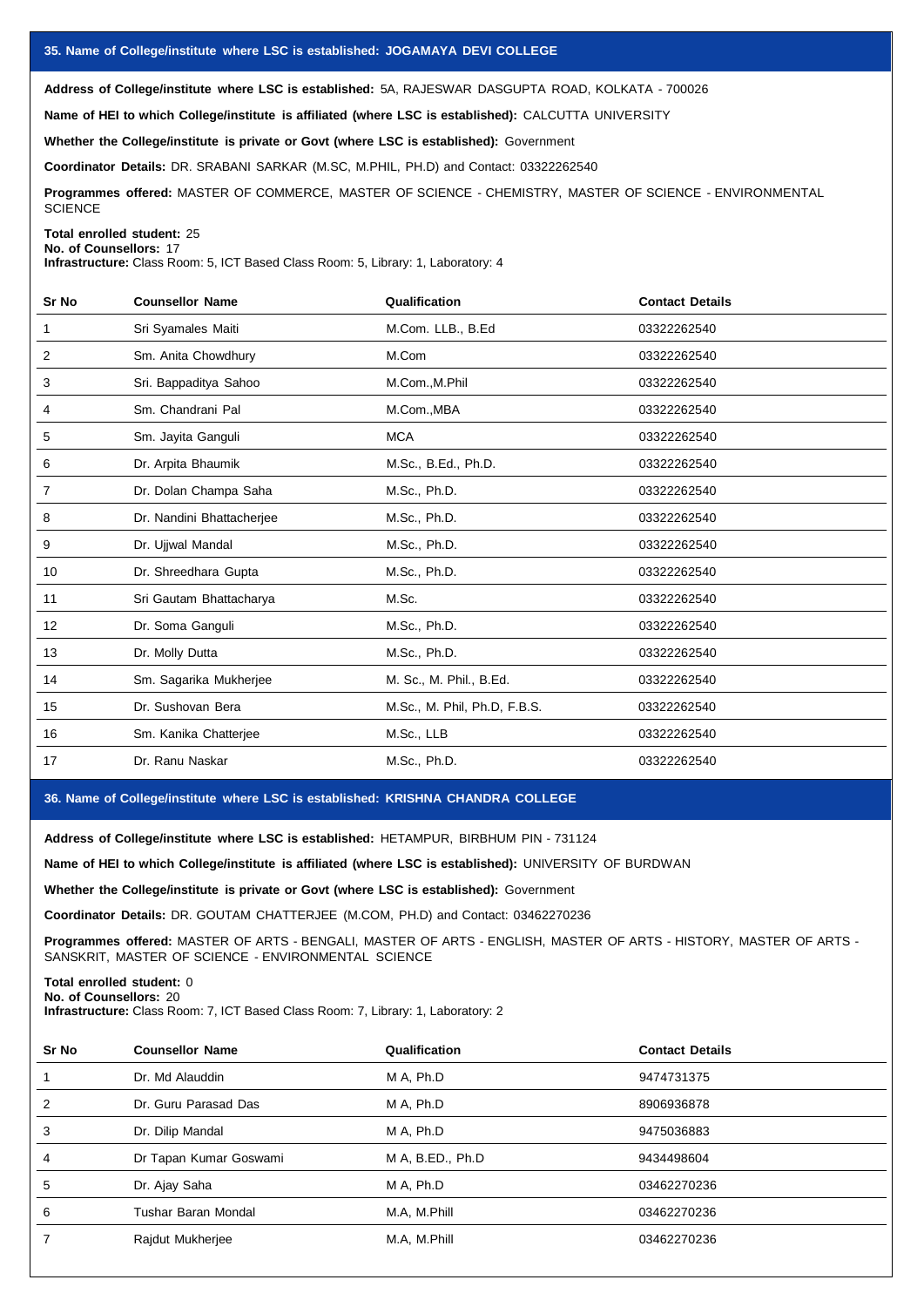| 8  | Dr Amiya Ghosh                 | M A, Ph.D                                                        | 03462270236 |
|----|--------------------------------|------------------------------------------------------------------|-------------|
| 9  | Dr Nivedita Chakraborty        | M A, Ph.D                                                        | 9474376293  |
| 10 | Sri Kartick Chandra Barman     | M A (Hist and Edn), B Ed, M Phil, M Sc<br>(Geo), Ph D (Pursuing) | 9002218201  |
| 11 | Dr. Mrinal Kanti Chattapadhyay | M A, Ph.D                                                        | 7384126847  |
| 12 | Dr. Sibabrata Banerjee         | M A, Ph.D                                                        | 03462270236 |
| 13 | Dr. Mahadeb Chandra            | M A, Ph.D                                                        | 03462270236 |
| 14 | Nihar Kanti Majumder           | M A,                                                             | 03462270236 |
| 15 | Anuradha Ghose                 | M.Sc.                                                            | 8158025174  |
| 16 | Partha Mondal                  | M.Sc.                                                            | 9434557144  |
| 17 | Rahul Sinha                    | M.Sc.                                                            | 9434582457  |
| 18 | Dr. Samir Chatterjee           | M.Sc. Ph.D                                                       | 9474566397  |
| 19 | Dr. Nirod Barman Pal           | M A, Ph.D                                                        | 7031124921  |
| 20 | Shabana Salahuddin             | M.A, M.Phill                                                     | 6297932922  |

# **37. Name of College/institute where LSC isestablished: MAHISHADAL RAJ COLLEGE**

**Address of College/institute where LSC is established:** MAHISHADAL, PURBA MEDINIPUR PIN - 721628

**Name of HEI to which College/institute is affiliated (where LSC isestablished):** Vidyasagar University

**Whether the College/institute is private or Govt (where LSC isestablished):** Government

**Coordinator Details:** DR. ASIM KUMAR BERA (M.SC., PH.D.) and Contact: PH. NO. - 9434964960

**Programmes offered:** MASTER OF ARTS - BENGALI, MASTER OF COMMERCE, MASTER OF SCIENCE - CHEMISTRY, MASTER OF ARTS - ENGLISH, MASTER OF ARTS - HISTORY, MASTER OF ARTS - SANSKRIT, MASTER OF SCIENCE - ENVIRONMENTAL SCIENCE

#### **Total enrolled student:** 0 **No. of Counsellors:** 45

**Infrastructure:** Class Room: 9, ICT Based Class Room: 9, Library: 1, Laboratory: 4

| Sr No | <b>Counsellor Name</b>    | Qualification               | <b>Contact Details</b> |
|-------|---------------------------|-----------------------------|------------------------|
| 1     | Dr. Prabhas Kumar Roy     | M.A., B.Ed., M.Phil., Ph.D. | 9153471419             |
| 2     | Sri. Amitava Mistri       | M.A., B.Ed.                 | 9434517731             |
| 3     | Dr. Sampa Basu            | M.A, Ph.D                   | 9432183400             |
| 4     | Sri. Gobinda Samanta      | M.A., B.ED, M.Phil          | 9434964960             |
| 5     | Smt. Anushila Sahoo       | M.A., B.Ed.                 | 9434964960             |
| 6     | Sri Sanjib Manna          | M.A., M.Phil.               | 9434964960             |
| 7     | Dr. Tushar Ghorai         | M.A., Ph.D                  | 9434964960             |
| 8     | Smt. Anwesha Bhattacharya | M.A. B.Ed.                  | 9434964960             |
| 9     | Dr. Asis De               | M.A., M.Phil, PGDTE, Ph.D.  | 9434517689             |
| 10    | Dr. Sumiparna Maity       | M.A., M.Phil, Ph.D.         | 9732623304             |
| 11    | Shyamal Mondal            | M.A.                        | 9434964960             |
| 12    | Sri. Chandan Bera         | M.A., B.Ed.                 | 9563343145             |
| 13    | Sri. Nirmalendu Maiti     | M.A                         | 9434964960             |
| 14    | Smt. Antara Adhikary      | M.A                         | 9434964960             |
| 15    | Sri. Deepmala Mahato      | M.A                         | 9434964960             |
| 16    | Dr. Nabanita Bag(Maiti)   | M.A., Ph.D                  | 9732584791             |
| 17    | Sri. Bivash Mistri        | M.A., B.Ed                  | 9836282349             |
| 18    | Dr. Asimsundar Mishra     | M.A., Ph.D.                 | 9474599045             |
| 19    | Sri. Ram Krishana Bhunia  | M.A.                        | 9735373347             |
| 20    | Smt. Kuheli Pramanik      | M.A.                        | 9434964960             |
| 21    | Smt. Mousumi Rani Giri    | M.A                         | 9434964960             |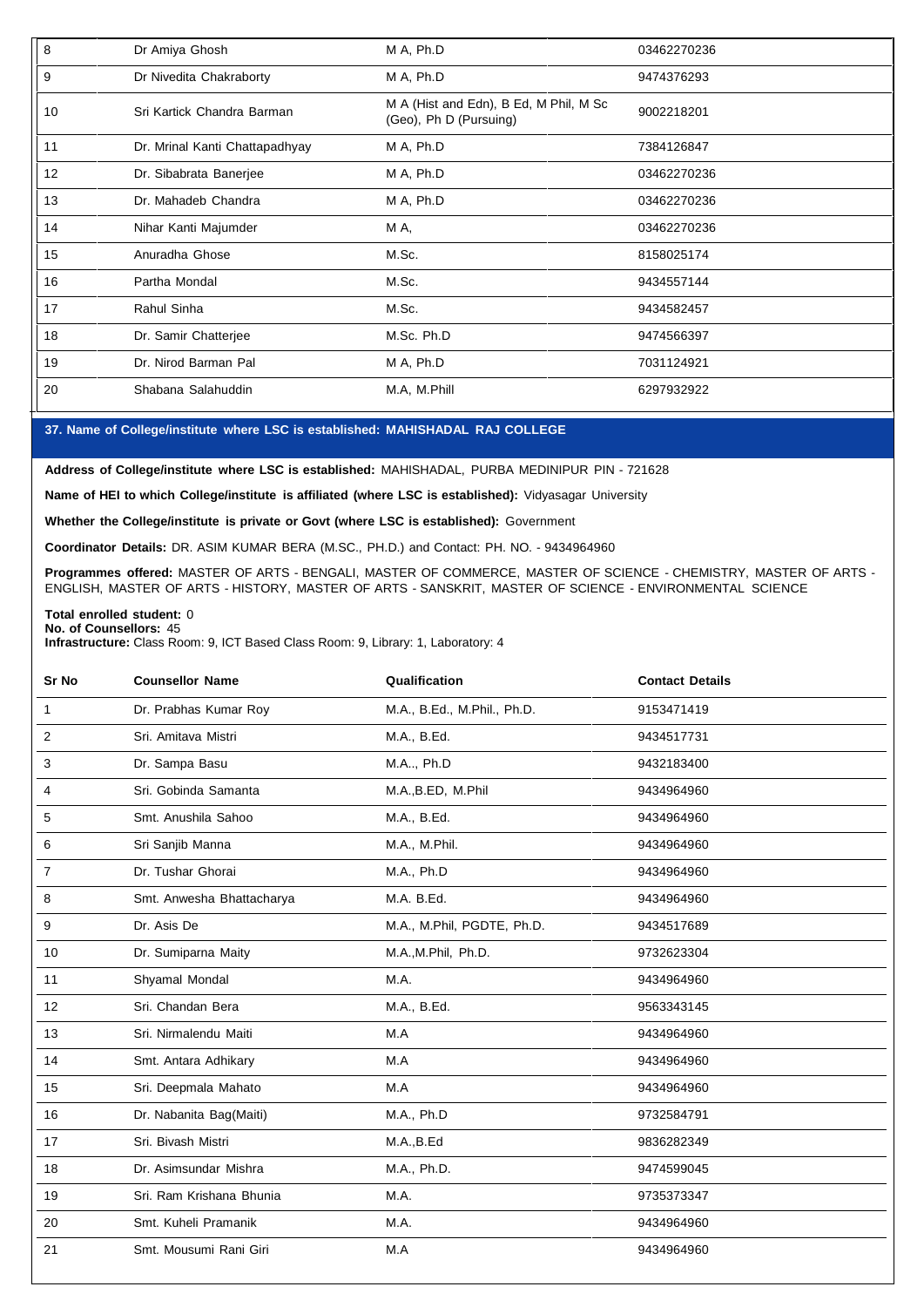| 22 | Sri. Badal Kumar Bera        | M.Com.               | 9733908683 |
|----|------------------------------|----------------------|------------|
| 23 | Dr. Nirmal Kumar Chakraborty | M.Com, Ph.D.         | 9434805680 |
| 24 | Dr. Subikash Mookherjee      | Ph.D.                | 9434964960 |
| 25 | Mr. Samir Kumar Patra        | M.A., PG.BT.         | 8900643542 |
| 26 | Smt. Swati Basak             | M.A., M.Phil.        | 8697034467 |
| 27 | Sri. Prakash Bisui           | M.A., M.Phil.        | 9434964960 |
| 28 | Sri. Sourav Kumar Maity      | M.A., B.Ed.          | 9775149391 |
| 29 | Smt. Sampa Mondal (Das)      | M.A., M.Phil.        | 9434623392 |
| 30 | Dr. Sanjoy Sen               | M.A., M.Phil., Ph.D. | 9433278506 |
| 31 | Sri. Khokan Ghorai           | M.A.                 | 9434964960 |
| 32 | Sri. Subhabrata Mabhai       | M.Sc.                | 9438805683 |
| 33 | Sri. Tarapada Midya          | M.Sc.                | 9732856846 |
| 34 | Dr. Pradip Patra             | M.Sc., Ph.D.         | 9732438463 |
| 35 | Dr. Joydev Manna             | M.Sc., Ph.D          | 8172023022 |
| 36 | Dr. Nababrata Ghoshal        | M.Sc., Ph.D          | 9474403379 |
| 37 | Sri. Subhabrata Mabhai       | M.Sc.                | 9438805683 |
| 38 | Sri. Tarapada Midya          | M.Sc.                | 9732856846 |
| 39 | Dr. Pradip Patra             | M.Sc., Ph.D.         | 9732438463 |
| 40 | Dr. Joydev Manna             | M.Sc., Ph.D.         | 8172023022 |
| 41 | Dr. Subhamoy Das             | M.Sc., Ph.D.         | 9432538691 |
| 42 | Mr. Rajkumar Guchait         | M.Sc., M.Tech.       | 9434964960 |
| 43 | Mr. Manik Das                | M.Sc.                | 9434964960 |
| 44 | Mr. Abhishek Dolai           | M.Sc.                | 9434964960 |
| 45 | Dr. Subikash Mookherjee      | Ph.D.                | 9434964960 |

**38. Name of College/institute where LSC isestablished: SHIRAKOLE MAHAVIDYALAYA**

**Address of College/institute where LSC is established:** SHIRAKOLE, SOUTH 24 PARGANAS, PIN - 743513

**Name of HEI to which College/institute is affiliated (where LSC isestablished):** CALCUTTA UNIVERSITY

**Whether the College/institute is private or Govt (where LSC isestablished):** Government

**Coordinator Details:** DR. SUKLA DUTTA (M.SC., PH.D.) and Contact: 8420250721

**Programmes offered:** , MASTER OF ARTS - BENGALI, MASTER OF ARTS - HISTORY, MASTER OF ARTS - POLITICAL SCIENCE

**Total enrolled student:** 10 **No. of Counsellors:** 14

**Infrastructure:** Class Room: 5, ICT Based Class Room: 5, Library: 1

| Sr No | <b>Counsellor Name</b>   | Qualification       | <b>Contact Details</b> |  |
|-------|--------------------------|---------------------|------------------------|--|
|       | Dr. Tapan Kr. Chatterjee | $M.A.$ ; $PH.D.$    | 9831331851             |  |
| 2     | Dr. Indrajit Mridha      | M.A.; PH.D.         | 9903872886             |  |
| 3     | Pramita Mukherjee        | M.A.; M.Phil.       | 8017173502             |  |
| 4     | Gautam Halder            | $M.A.$ ; B.Ed.      | 9239059546             |  |
| 5     | Dr. Krishna Basu         | $M.A.$ ; $PH.D.$    | 8420432864             |  |
| 6     | Dr. Subhra Ghosh         | $M.A.$ ; $PH.D.$    | 9830690123             |  |
| 7     | Dr. Chandana Mazumder    | $M.A.$ ; $PH.D.$    | 9775001617             |  |
| 8     | Ms. Swarnali Dutta       | $M.A.$ ; $M.P$ hil. | 9883617268             |  |
| 9     | Mr. Subhasis Pal         | $M.A.$ ; $M.P$ hil. | 9123837427             |  |
| 10    | Mr.Sayan Das             | $M.A.$ ; $M.Phil.$  | 7003194007             |  |
| 11    | Dr. Sreerupa Saha        | $M.A.$ ; $PH.D.$    | 9836543783             |  |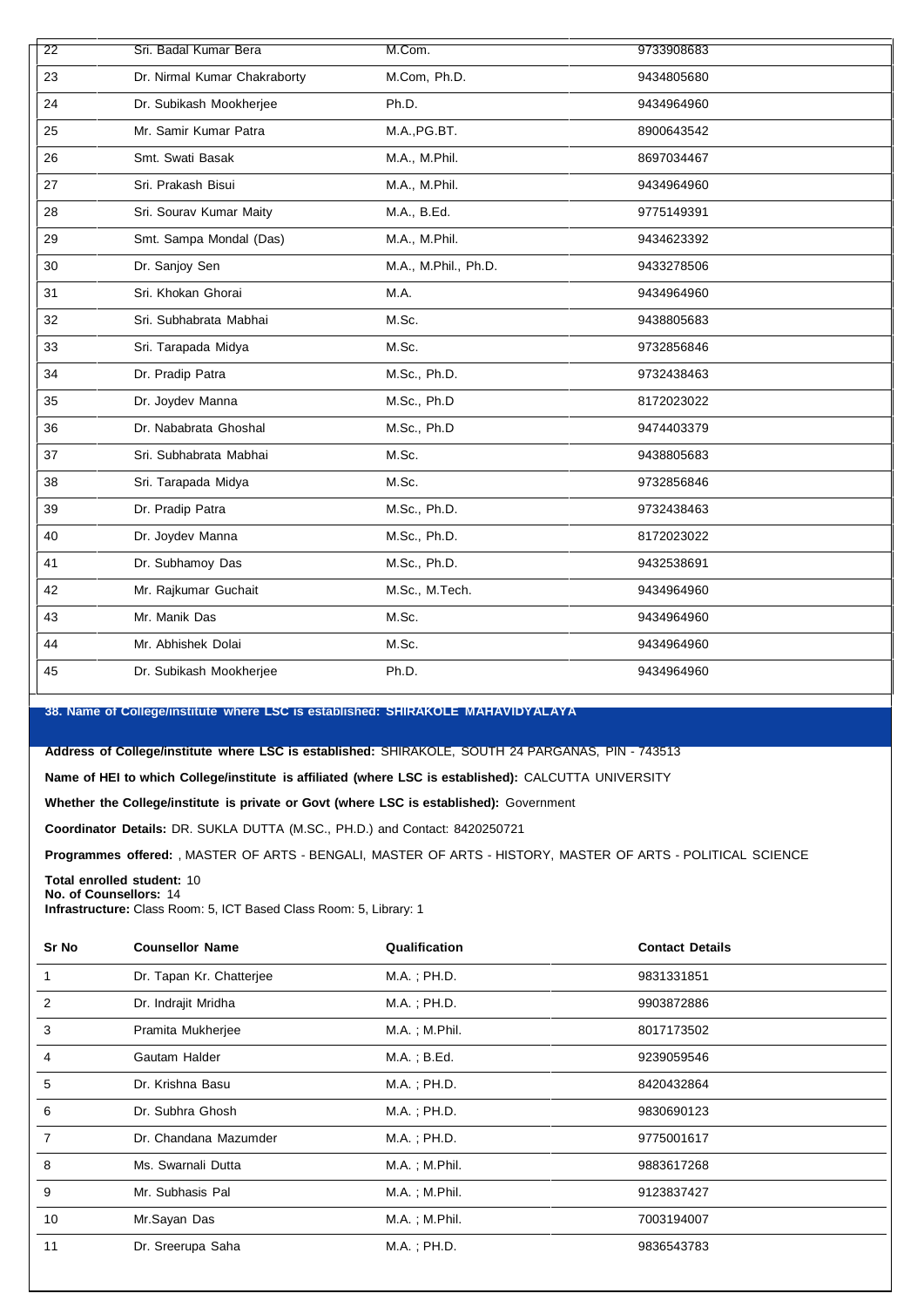| 12 | Mr. Dipak Chakraborty  | M.A. : M.Phil. | 9836343124 |
|----|------------------------|----------------|------------|
| 13 | Ms. Sulagna Biswas     | M.A.;M.Phil.   | 9839820876 |
| 14 | Mr. Sayan Aich Bhowmik | M.A.           | 9836181072 |

## **39. Name of College/institute where LSC isestablished: TARADEVI HARAKCHAND KANKARIA JAIN COLLEGE**

**Address of College/institute where LSC isestablished:** 6, RAMGOPAL GHOSH ROAD, KASHIPUR, KOLKATA - 700002

**Name of HEI to which College/institute is affiliated (where LSC is established):** CALCUTTA UNIVERSITY

**Whether the College/institute is private or Govt (where LSC is established):** Private

**Coordinator Details:** DR. MAUSUMI SINGH (SENGUPTA) (M.SC., PH.D.) and Contact: 9830892492

**Programmes offered:** MASTER OF COMMERCE, MASTER OF ARTS - ENGLISH

## **Total enrolled student:** 38

**No. of Counsellors:** 7

**Infrastructure:** Class Room: 4, ICT Based Class Room: 4, Library: 1

| Sr No | <b>Counsellor Name</b>      | Qualification      | <b>Contact Details</b>             |
|-------|-----------------------------|--------------------|------------------------------------|
|       | Smt. Sunita Saha            | M.Com, C.S. M.Phil | ghataksunita15@gmail.com           |
|       | Sri. Neeloy Gupta           | M.Sc, M.Phil.      | gupta.neeloy@gmail.com             |
| 3     | Dr. Mithilesh Kumar Jha     | M.Sc., Ph.D        | 9830892492                         |
|       | Sri. Saptarshi Chakraborty  | M.Sc               | saptarshi.chakraborty90@gmail.com  |
| 5     | Smt. Anjali Gupta           | M.Com              | anjaligupta920@gmail.com           |
| 6     | Sri. Vinay Kumar Shaw       | M.Com, PGDFM       | vinay30121988@gmail.com            |
|       | Sri. Himangshu Bhattacharya | M.Sc               | himangshubhattacharjee72@gmail.com |

## **40. Name of College/institute where LSC isestablished: BAGNAN COLLEGE**

**Address of College/institute where LSC isestablished:** KHALORE, BAGNAN, HOWRAH, PIN - 711303

**Name of HEI to which College/institute is affiliated (where LSC is established):** University of Calcutta

**Whether the College/institute is private or Govt (where LSC is established):** Government

**Coordinator Details:** DR. BADAL KUMAR MAITY (M.COM., PH.D.) and Contact: 03214272396

**Programmes offered:** , MASTER OF ARTS - BENGALI, MASTER OF COMMERCE, MASTER OF ARTS - HISTORY, MASTER OF ARTS - SANSKRIT

#### **Total enrolled student:** 22 **No. of Counsellors:** 18

**Infrastructure:** Class Room: 6, ICT Based Class Room: 6, Library: 1

| Sr No | <b>Counsellor Name</b>  | Qualification | <b>Contact Details</b> |
|-------|-------------------------|---------------|------------------------|
| 1     | PROSENJIT KUMAR         | M.A.          | 8348881117             |
| 2     | ABHIJIT DAS             | M.A.          | 9836728621             |
| 3     | DR. NIKHILESWAR MONDAL  | M.A., PH.D.   | 03214272396            |
| 4     | AMARTYA PANJA           | M.A.          | 9674543738             |
| 5     | AMIT KUMAR GHOSH        | M.A.          | 03214272396            |
| 6     | PARTHA SARATHI NANDI    | M.A.          | 8436368748             |
| 7     | DEBABRATA SHAU          | M.A.          | 9830227530             |
| 8     | SWAPAN KR. DE           | M.A.          | 9903931422             |
| 9     | DR. KALISANKAR BANERJEE | M.A., PH.D    | 9434502572             |
| 10    | DR. BUBAI BAG           | M.A., PH.D    | 9830628162             |
| 11    | <b>SK ABUL</b>          | M.A.          | 03214272396            |
| 12    | <b>KRISHANU GHOSH</b>   | M.A.          | 03214272396            |
| 13    | DR. TAPAN CHATTERJEE    | M.A., PH.D    | 9831991851             |
| 14    | SARAJIT MONDAL          | M.A.          | 8981859638             |
| 15    | UTKALIKA SAHOO          | M.A.          | 9477127011             |